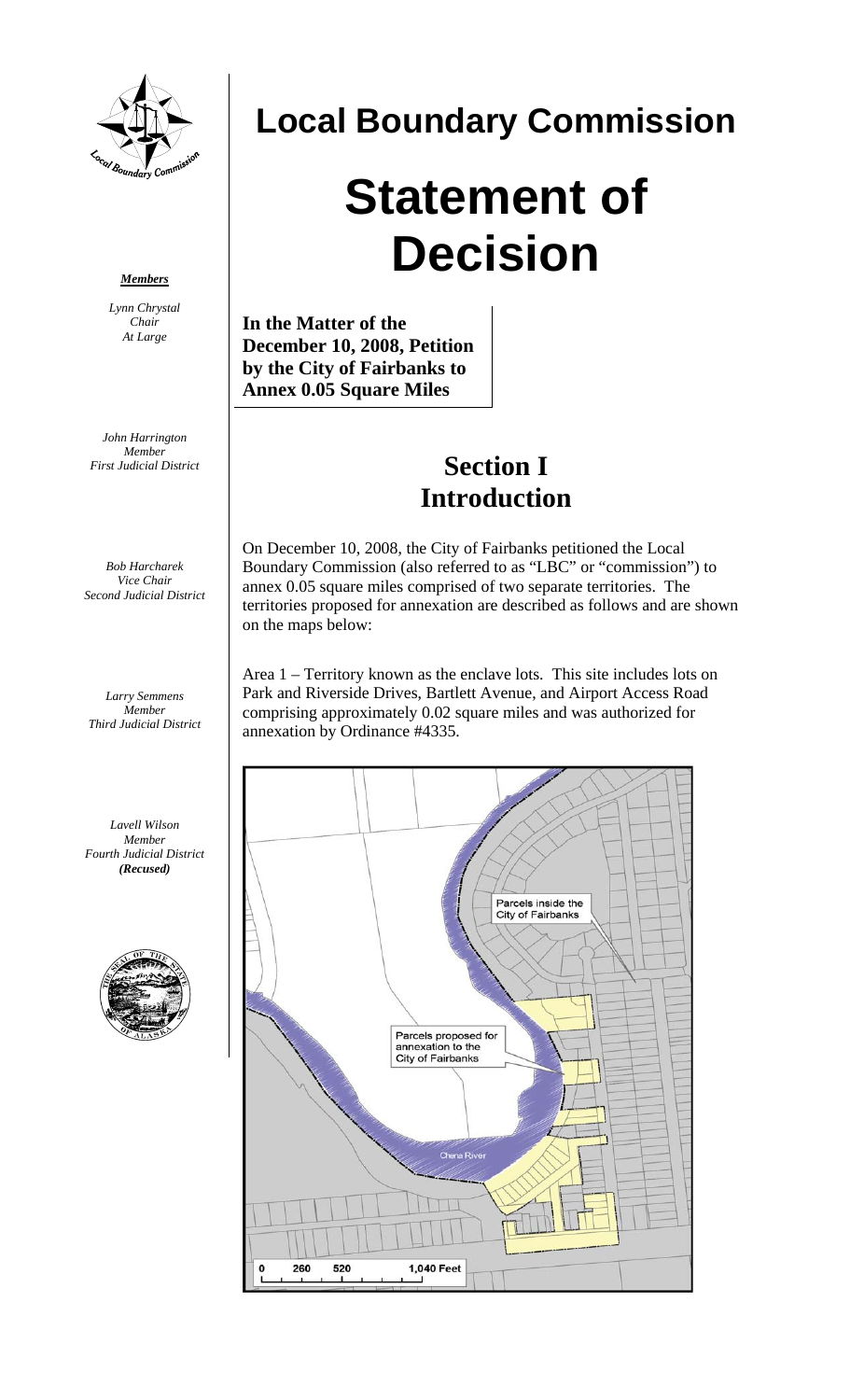Area 2 – Territory known as the Fred Meyer subdivision (also referred to as "Fred Meyer"). This site includes a large Fred Meyer retail center, a Taco Bell, and Mt. McKinley Bank. This territory comprises approximately 0.03 square miles and was authorized for annexation by Ordinance #4335.



#### **SECTION II PROCEEDINGS**

#### **Deposit of Petition**

On July 23, 2008, the City of Fairbanks provided a copy of the City's prospective petition in notebooks at the following locations:

- o Clerk's Office, City of Fairbanks City Hall, 800 Cushman Street, Fairbanks;
- o Noel Wien Library Lobby, 1215 Cowles Street, Fairbanks; and
- o Clerk's Office, Fairbanks North Star Borough Administrative Office Building, 809 Pioneer Road, Fairbanks.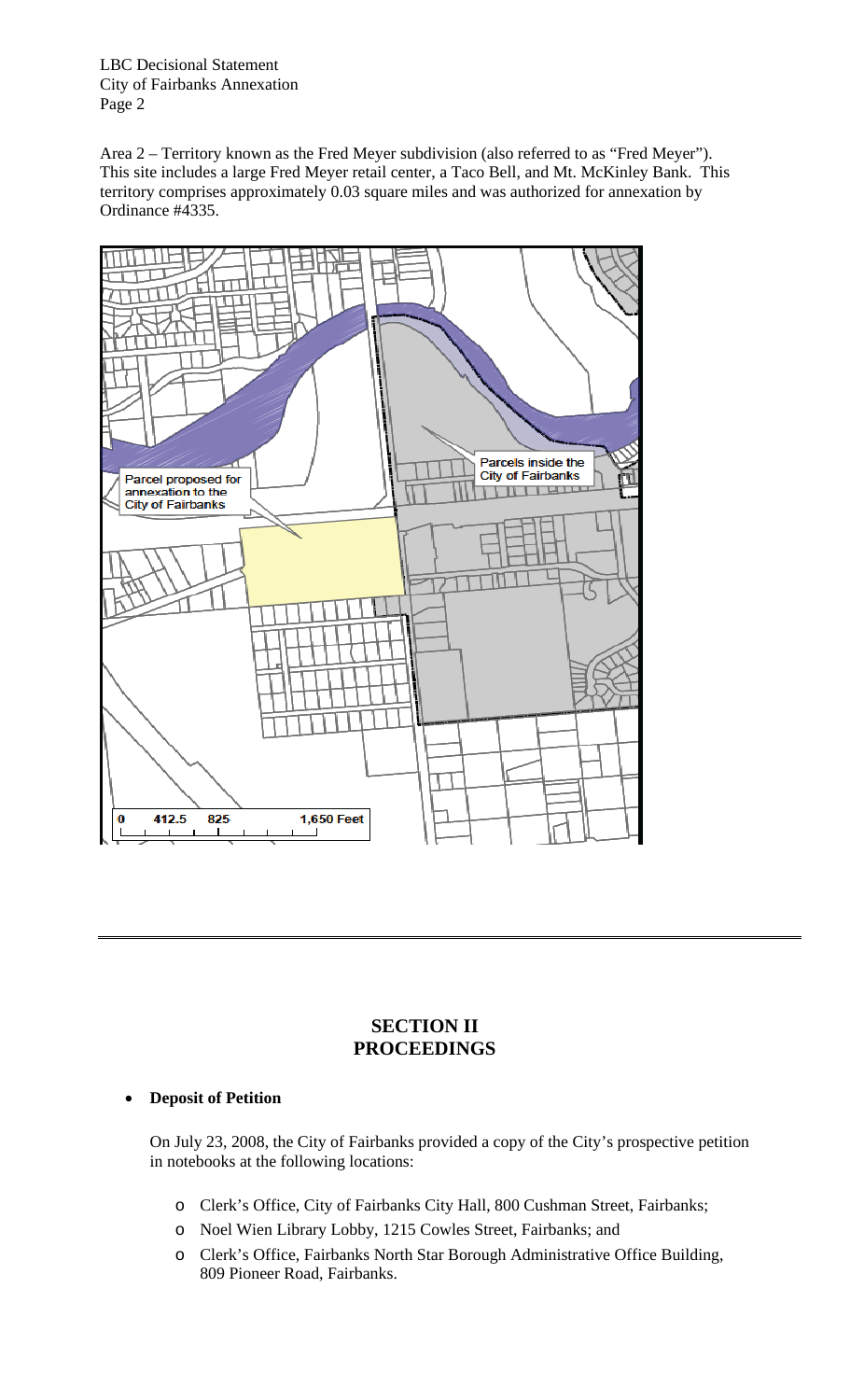On February 27, 2009, the City updated those notebooks to include the submitted petition, public notice, and copies of the laws establishing standards and procedures for city annexation. They have been subsequently updated.

#### **Petitioners Pre-Petition Public Hearing**

On November 21, 2008, the City of Fairbanks conducted a duly noticed public hearing, as required by 3 AAC 110.425. At the hearing, 17 individuals provided oral comments regarding the proposed annexation.

#### **Submission and Review of Petition**

The petition was submitted to LBC staff (also referred to as "Commerce") on December 10, 2008, and accepted for filing on January 26, 2009.

#### **Posting of Notice**

On February 2, 2009, notice was posted at the following locations within the territories proposed for annexation:

- o On Riverside Drive, just north of Ping's Laundry;
- o At the intersection of Park Drive and Airport Frontage Road;
- o At the north end of Park Drive, just south of the Park Drive and Kiska intersection;
- o On the light pole at the northeastern entrance/exit to Fred Meyer subdivision;
- o On the light pole at the northwest corner of Fred Meyer subdivision, intersection with Old Airport Way; and
- o On the utility pole at the southeastern entrance/exit to Fred Meyer subdivision.

On February 2, 2009, notice of the filing of the Petition was also posted within the existing boundaries of the City:

- o Clerk's Office, City of Fairbanks City Hall, 800 Cushman Street, Fairbanks;
- o Noel Wien Library Lobby, 1215 Cowles Street, Fairbanks;
- o Clerk's Office, Fairbanks North Star Borough Administrative Office Building, 809 Pioneer Road, Fairbanks;
- o United States Post Office, 315 Barnette Street, Fairbanks; and
- o Rabinowitz State Court House, 101 Lacey Street, Fairbanks.

#### **Public Notice**

Notice of the petition was published in the *Fairbanks Daily News-Miner* on February 2, 2009, February 9, 2009, and February 16, 2009.

On February 27, 2009, a public service announcement was sent to the following radio stations to broadcast for 14 days:

#### KUAC-FM, KAKQ, KFBX, KIAK, KKED, KSUA, KFAR, KWLF, KTDZ, KXLR, and KCBF.

On March 6, 2009, a shortened version of the public service announcement was provided to the above radio stations to broadcast over the next 14 days.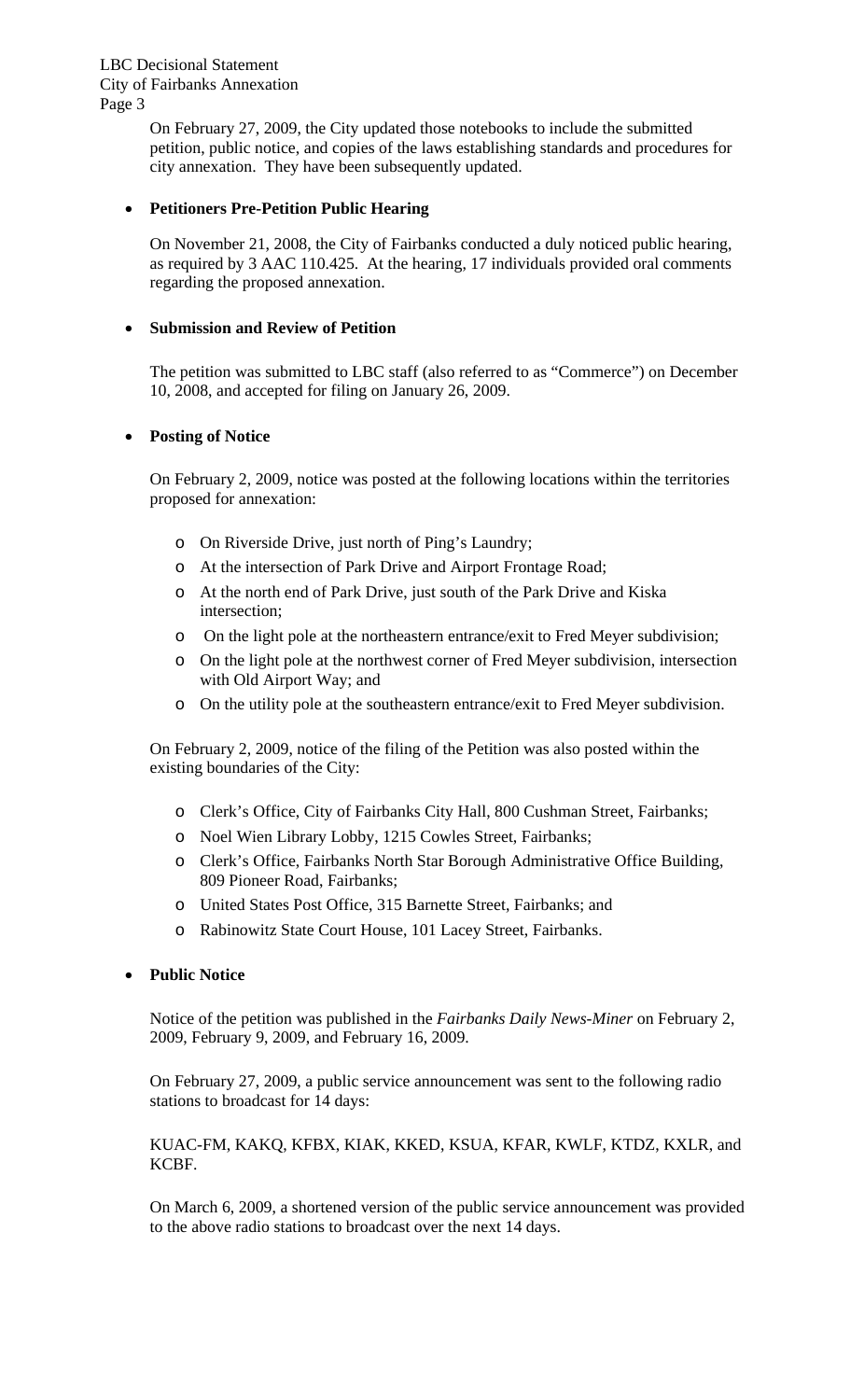#### **Service of Petition**

On February 20, 2009, the Fairbanks North Star Borough and the City of North Pole were served, via United States Postal Service, complete copies of the petition.

On February 20, 2009, a copy of the Notice of Petition was mailed by City employee Amber Courtney to the individuals and organization whose names and addresses are listed in Exhibit No. 3, attached to the March 13, 2009, City affidavit.

#### **Deadline for Initial Comments and Responsive Briefs**

The notice of filing invited written public comment concerning the proposed annexation by April 17, 2009. The Fairbanks North Star Borough submitted a timely received responsive brief on April 17, 2009, before 4:30 p.m., via an internet link. Staff received 23 public comments.

A few technical errors have occurred which the staff would like to bring attention to. First, under 3 AAC 110.480(d), LBC staff should have informed potential commenters that the commenters needed to either serve a copy of the comments upon the petitioner, and file a statement that service was made, or to notify staff of their inability to do so. Upon realizing this error, staff sent the petitioner copies of the comments.

Second, under 3 AAC 110.700(d), when notice for public comment went out it should have told each potential commenter that if he or she filed electronically, which most of them did, he or she would also need to follow up with an original. Upon realizing the omission, staff contacted each commenter to inform him or her of the error and request that he or she file an original as well, to comply with the regulation. All but four did. The four comments that did not have an original filed do not comply with the regulation.

Lastly, under 3 AAC 110.490, the reply brief must be accompanied by an affidavit of service at the time the reply brief was timely filed. The reply brief was filed on time; however, the affidavit of service was submitted later, which did not comply with the regulation.

To ensure the fairness of the process and to allow every commenter the opportunity to have his or her comments addressed, staff requested that the LBC relax the relevant regulations to allow in the four comments that were submitted on time (but without an original on file) and the reply brief. This request was part of an item on the agenda for the duly noticed June 2, 2009, LBC public meeting titled "Relax procedural regulations to allow emailed comments and reply brief affidavits to be considered." Both the Fairbanks North Star Borough and the City of Fairbanks were notified and attended the meeting telephonically. Staff and the LBC did not know the four commenters' identity or position on the proposed annexations when the LBC considered the relaxation of the regulations. Staff felt it was in the interest of justice to allow all comments to be considered regardless of its position.

Both the Borough and the City had an opportunity to comment or object before the commission voted on the issue. The borough stated it did not object to relaxing the regulations. The city chose not to comment on the issue at that time. After lengthy discussion, the LBC took the following actions: (1) relaxed 3 AAC 110.480(d), which required that comments be served on the petitioner; (2) relaxed 3 AAC 110.490 which required that the reply brief be accompanied by an affidavit of service at the time the reply brief was timely filed, and (3) relaxed 3 AAC 110.700(d) which required any comment regarding the petition filed electronically to be followed by an original document.

Relaxation was approved by three votes yes to one vote no. This allowed comments made by Craig Compeau, Shawnee Dunham, John Havard, and Bartholomew Roberts to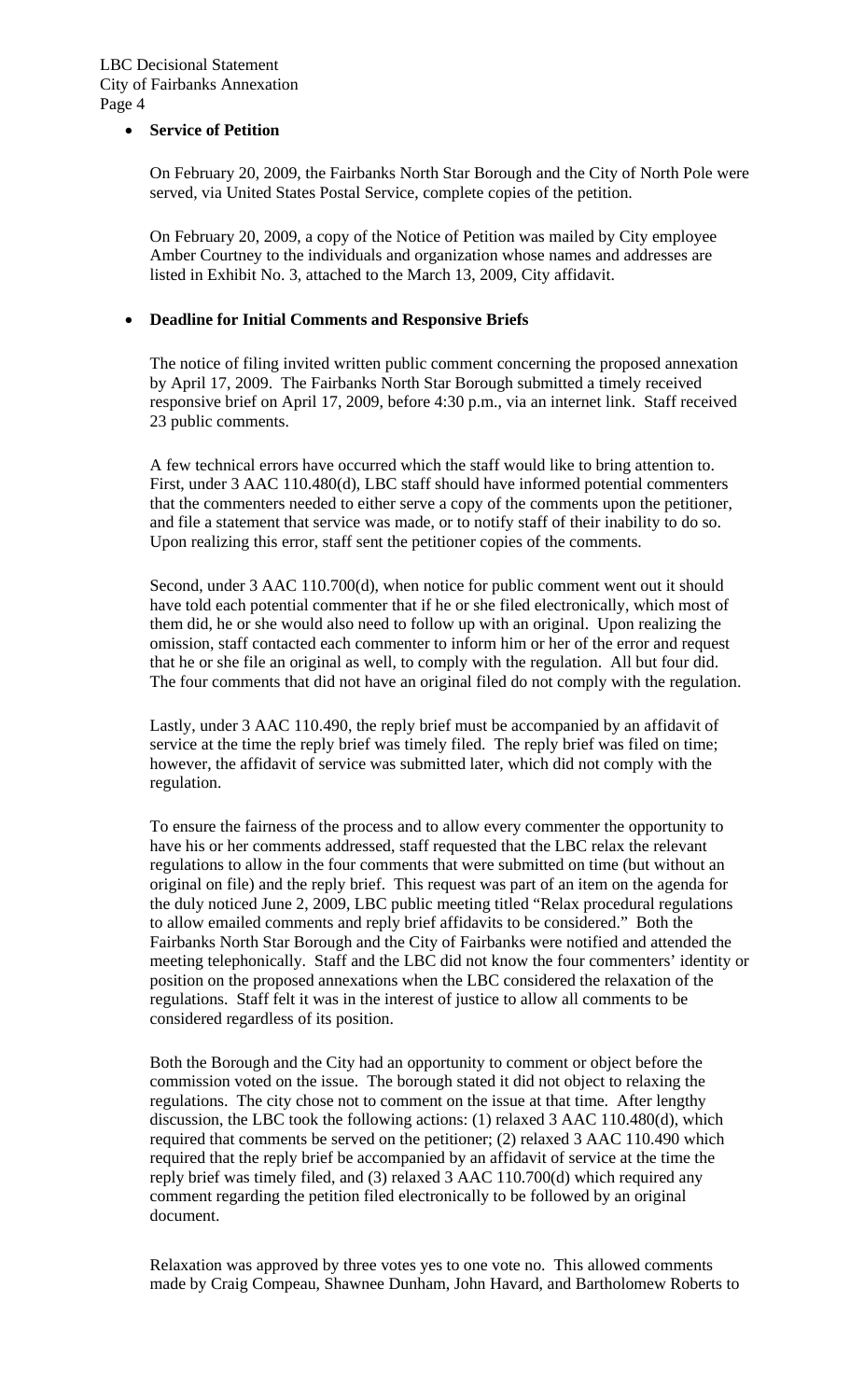be considered by the staff and the LBC, as well as the reply brief.

#### **Petitioner's Reply Brief Filed**

On May 11, 2009, the City of Fairbanks filed a 139-page reply brief.

#### **LBC Meeting**

On August 4, 2009, the LBC held a public meeting. One of the items on the agenda was the rescheduling of future petition proceedings dates. The meeting was duly noticed.

#### **Preliminary Report Distribution**

On August 17, 2009, Commerce distributed copies of its 204 page *Preliminary Report Regarding the Proposal to Annex Approximately 0.05 Square Miles of Territory to the City of Fairbanks by Legislative Review* to interested parties including the petitioner, respondent, property owners, commenters, Local Boundary Commission members, and others.

#### **Appointment of Two New Members to the Local Boundary Commission**

On September 10, 2009, Governor Sean Parnell appointed two individuals to fill vacancies on the Local Boundary Commission. John Harrington of Ketchikan and Larry Semmens of Soldotna joined previously appointed commission members Robert "Bob" Harcharek of Barrow, Lynn Chrystal of Valdez, and Lavell Wilson of Tok. That same day Governor Parnell appointed Lynn Chrystal to serve as the LBC's chair.

#### **Commerce Informational Meeting**

On September 11, 2009, Commerce conducted a duly noticed public informational meeting concerning the city of Fairbanks' annexation proposal and future petition proceedings.

#### **Receiving Timely Comments on Preliminary Report**

The public comment period for the preliminary report was from August 17, 2009, until September 16, 2009. Commerce received six timely submitted comments, including comments from the City of Fairbanks and the Fairbanks North Star Borough.

#### **Final Report Distribution**

On October 13, 2009, Commerce distributed copies of its *Final Report to the Local Boundary Commission Regarding the Proposal to Annex Approximately 0.05 Square Miles of Territory to the City of Fairbanks by Legislative Review* to interested parties including the petitioner, respondent, property owners, commenters, Local Boundary Commission members, and others.

#### **Notice of Local Boundary Commission Public Hearing and Decisional Meeting**

After Commerce conferred with the City of Fairbanks and the Fairbanks North Star Borough, the Local Boundary Commission chair scheduled a public hearing regarding the City of Fairbanks' annexation petition. The hearing was held on Monday, November 9, 2009, beginning at 12:00 p.m. in the Fairbanks North Star Borough School District's board room. The decisional meeting occurred at the same place on Tuesday, November 10, 2009, at 3:00 p.m.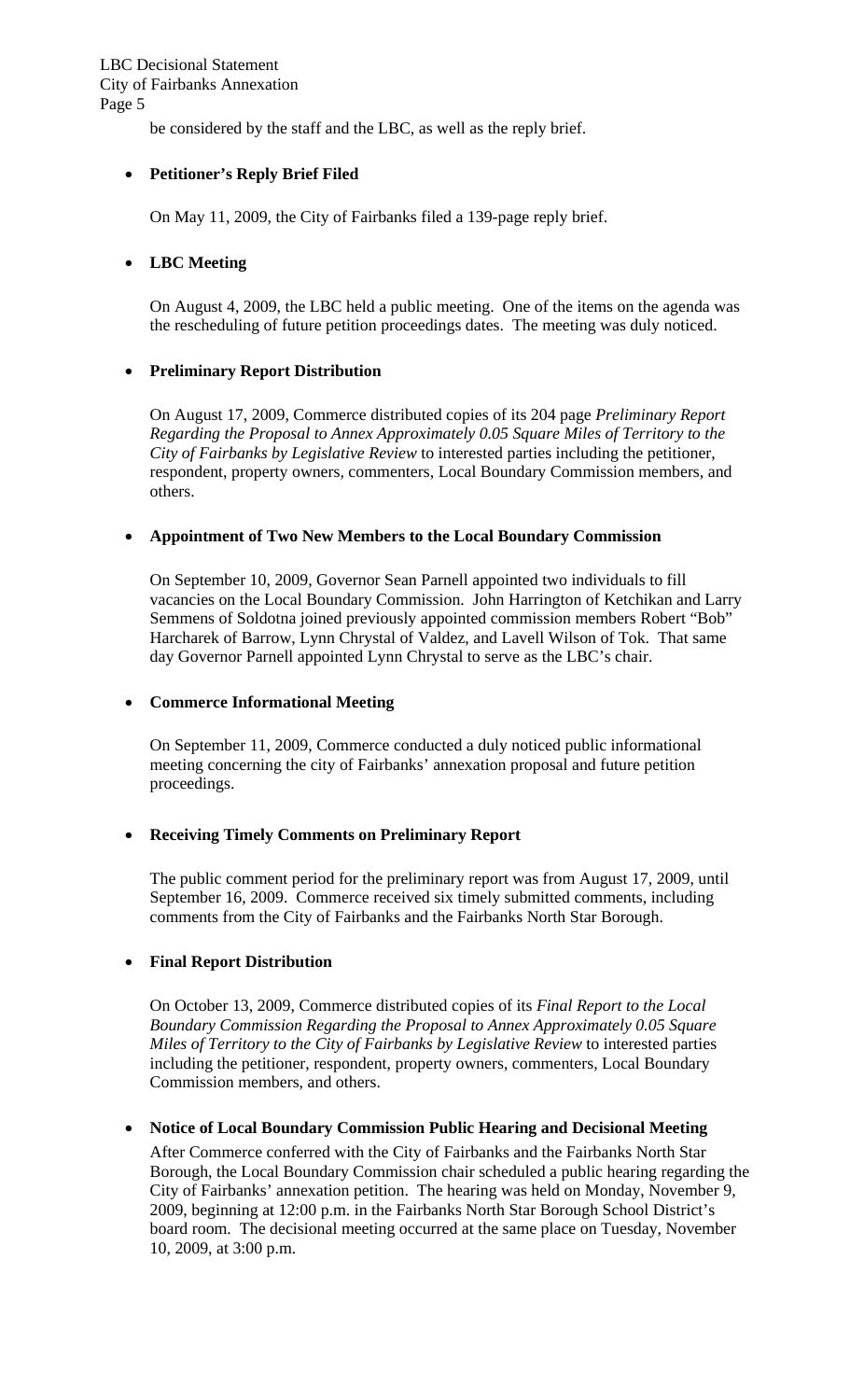Formal notice of the hearing had been given by Commerce under 3 AAC 110.550. Commerce published the full notice in a display ad in the *Fairbanks Daily News-Miner*  on October 5, 2009. It was also published on October 19, 2009, and November 3, 2009. The notice was also posted on the internet through the state's *Online Public Notice System*, on the Division of Community and Regional Affair's website, and on the LBC website.

Additionally, notice of the hearing was provided to the Petitioner's representative (Mayor Terry Strle) and to the Respondent's representative (Mayor Jim Whitaker). The City posted the notice where the petition documents available for public review are (Fairbanks City Hall, Fairbanks North Star Borough Administrative Office Building, and the Noel Wien Public Library); at the United States Post Office and at the Rabinowitz State Courthouse; and at the six street locations specified on page 3 under "Posting of Notice."

#### **LBC Tour of the Territories Proposed for Annexation**

On Monday, November 9, 2009, the Local Boundary Commission (all members were present except for Commissioner Wilson who is recused from proceedings) and staff conducted a tour of the territories proposed for annexation by automobile at 10 am. The tour was conducted and recorded in accordance with 3 AAC 110.550(f).

#### **LBC Public Hearing Regarding the City of Fairbanks' Annexation Petition**

In accordance with 3 AAC 110.550 and 3 AAC 110.560 the Local Boundary Commission held a duly noticed public hearing on Monday, November 9, 2009, regarding the City of Fairbanks' annexation petition. The commission heard sworn testimony from witnesses for the City of Fairbanks and for the Fairbanks North Star Borough, as well as comments by numerous public members both for and against the proposed annexations.

#### **LBC Decisional Meeting Regarding the City of Fairbanks' Annexation Petition**

In accordance with 3 AAC 110.570 the Local Boundary Commission held a duly noticed decisional meeting on Tuesday, November 10, 2009, regarding the City of Fairbanks' annexation petition. The commission voted 4 to 0 to vote on the two territories proposed for annexation (the enclave lots and the Fred Meyer subdivision) separately, as allowed under 3 AAC 110.570(c)(1). The commission approved by a vote of 4 to 0 the territory referred to as the enclave lots for annexation into the City of Fairbanks. The commission also approved by a vote of 3 to 1 the territory referred to as the Fred Meyer subdivision for annexation by the City of Fairbanks. Commissioner John Harrington dissented on approving the Fred Meyer subdivision for annexation.

#### **SECTION III FINDINGS AND CONCLUSIONS**

The record in this proceeding includes the City of Fairbanks' annexation petition and supporting materials, written comments received on the petition, the Fairbanks North Star Borough's responsive brief, the City of Fairbanks' reply brief, Commerce's preliminary report, comments received on Commerce's preliminary report, Commerce's final report, and testimony received at the LBC's November 9, 2009, public hearing on the petition.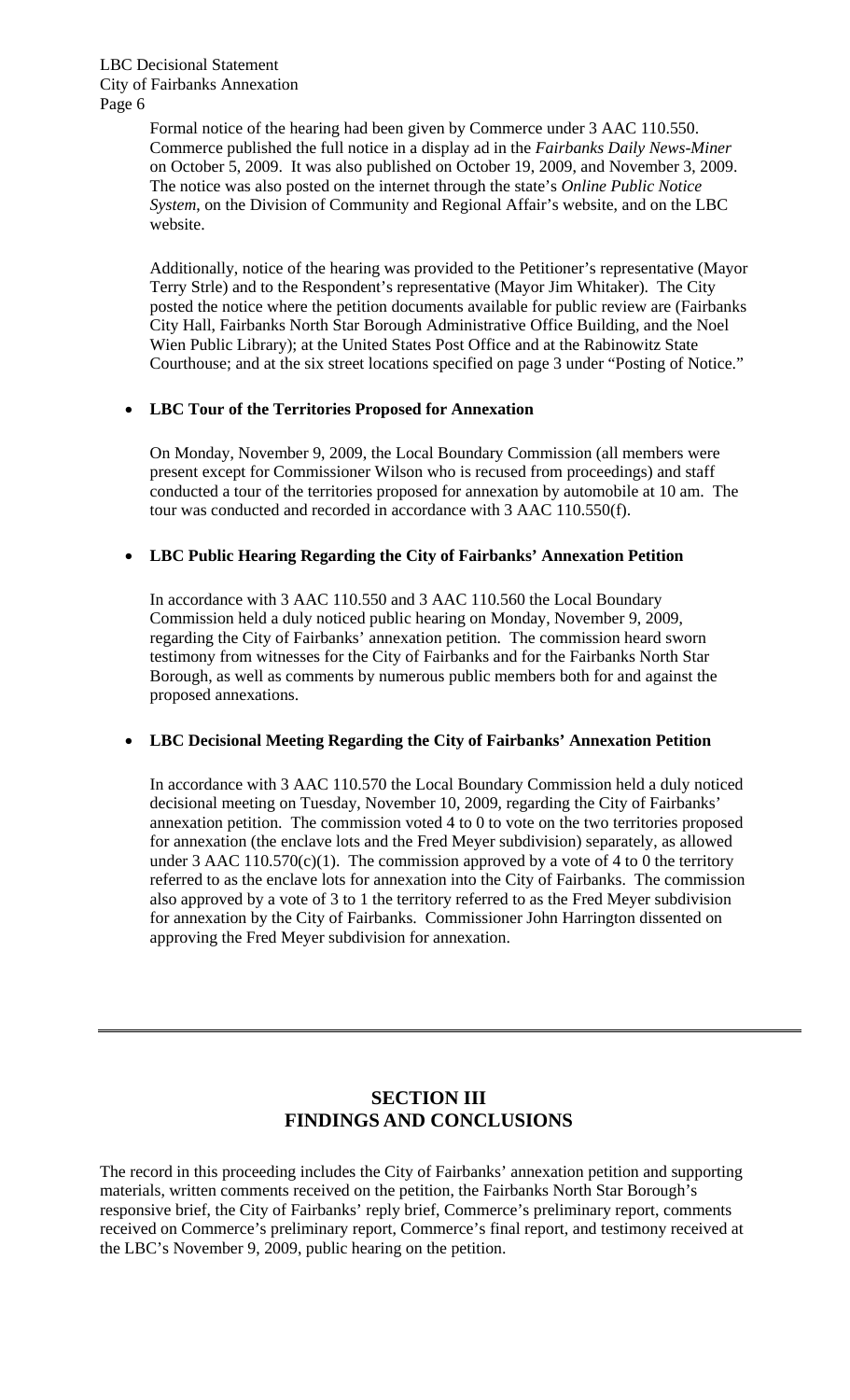Alaska law requires the Local Boundary Commission to apply the standards for annexation to cities found at 3 AAC 110.090 – 3 AAC 110.140 and 3 AAC 110.900 – 3 AAC 110.982. Section III of this decisional statement recounts such application by the commission. Based on the evidence in the record relating to the subject petition, the Local Boundary Commission has reached the findings and conclusions set out in this section.

#### **A. 3 AAC 110.090. Need.**

Two standards relate to the need for city government in the territory proposed for annexation. First, 3 AAC 110.090(a) states that a territory may be annexed to a city provided the commission determines that there is a reasonable need for city government in the territory. Second, 3 AAC 110.090(b) states that territory may not be annexed to a city if the commission determines that essential municipal services can be provided more efficiently and more effectively by another existing city or by an organized borough, on an areawide basis or nonareawide basis, or through a borough service area.

#### **1. 3 AAC 110.090(a)**

Regarding the first standard, the commission finds that there is clearly a reasonable need for city government for the enclave lots. There is currently no fire service being provided to lots in the enclave located outside of the city's limits. Further, the enclave lots are in a patchwork of lots in which some homes receive fire services and some do not. This poses a danger if a house in the enclave lots catches fire and the fire spreads to a house within the city limits. Commission members expressed that there is also a need for street services and police services.

While there are no permanent residents of Fred Meyer subdivision, thousands of borough and city residents work, shop, bank, and eat at businesses in the territory every day. Commissioners were concerned with the lack of building code enforcement in the territories proposed for annexation. Some commissioners expressed that a developed commercial area could use the services of an urban police force, the City of Fairbanks police department, compared to a traditionally rural police force, the Alaska State Troopers. The Fred Meyer subdivision is in reasonable need of an enhanced level of municipal services.

The LBC finds that the petition meets 3 AAC 110.090(a)'s criteria for both the enclave lots and the Fred Meyer subdivision.

#### **2. 3 AAC 110.090(b)**

With respect to the second standard relating to the need for city government, 3 AAC 110.090(b) provides that territory may not be annexed to a city if essential city services can be provided more efficiently and more effectively by another existing city, by an organized borough, or through a borough service area. Neither the enclave lots nor Fred Meyer are in close proximity to the City of North Pole, the only other city within the Fairbanks North Star Borough and are not suitable for annexation to that more distant city government.

The LBC finds that neither the Borough nor the University Fire Service Area (also referred to as the "UFSA") can provide essential municipal services more efficiently and more effectively than can the City because neither the borough nor the UFSA is currently providing the enclave lots with police, fire/EMS, code enforcement, or other services.

There were mixed feelings expressed as to whether the UFSA or the City provided more efficient and more effective fire and EMS services to the Fred Meyer subdivision. The UFSA's stations are closer to Fred Meyer, and it has a better ISO rating. The City's paramedics receive more training than the UFSA's EMTs.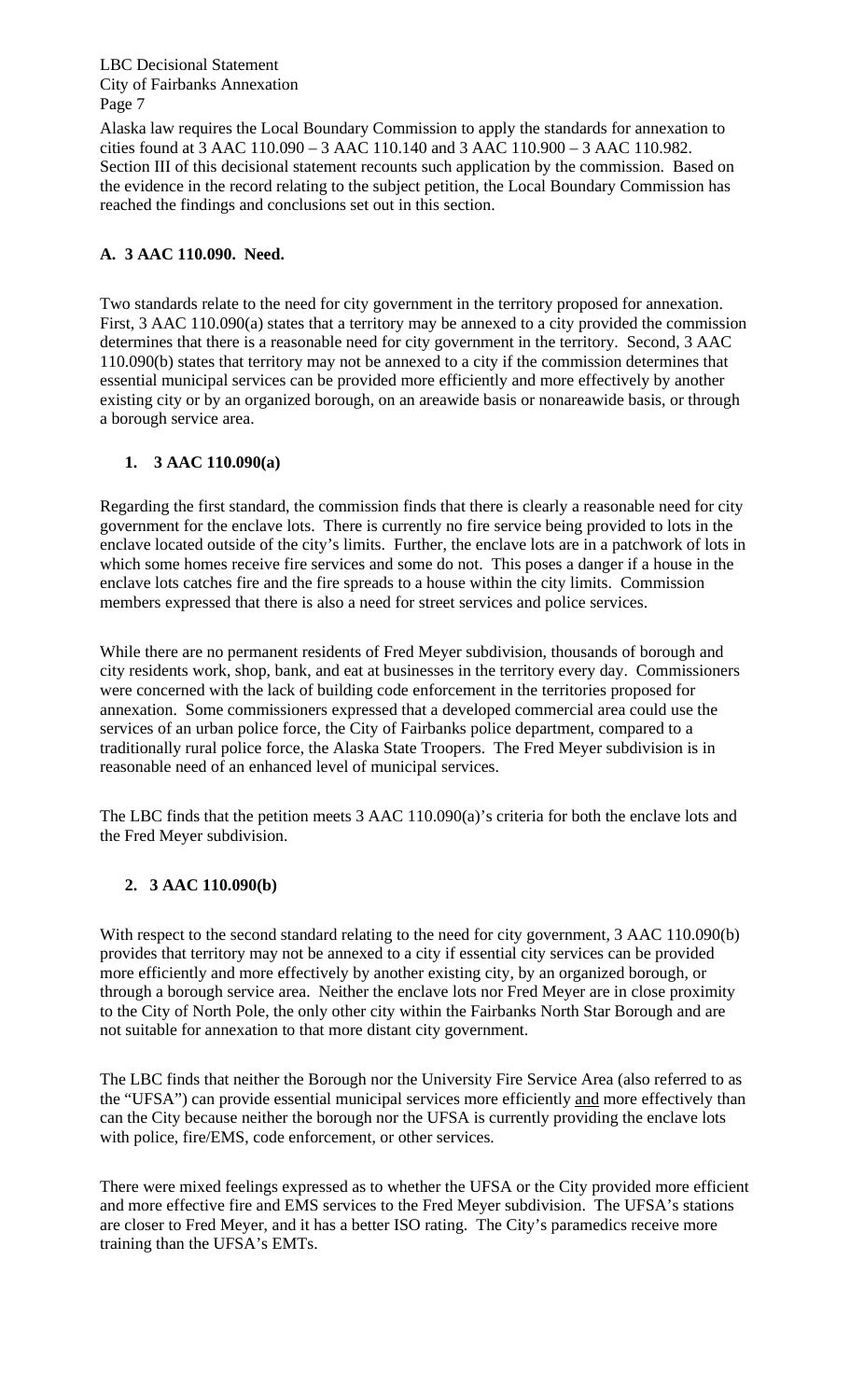A majority of commission members felt it necessary to consider essential municipal services in a broad sense. The Fairbanks North Star Borough cannot provide police services, or building and fire code inspection and enforcement. The City of Fairbanks provides these services within its limits and has the capability to extend essential municipal services into the territories proposed for annexation. When considering the basket of essential municipal services, the commission finds that no other city, borough, or borough service area can provide essential municipal services on a more efficient and more effective basis.

The LBC finds that the petition meets 3 AAC 110.090(b)'s criteria for both the enclave lots and the Fred Meyer subdivision.

#### **B. 3 AAC 110.100. Character.**

Alaska law allows a territory to be annexed to a city provided, in part, that the territory is compatible in character with the annexing city. (3 AAC 110.100).

The view, "if it looks like a city it is a city" was expressed in testimony and public comment. Commissioners felt that both areas looked like a city and that they were compatible in several areas. The enclave lots are part of an established neighborhood of predominately residential properties with a few commercial properties. This land use is consistent with similarly located lots within the City's boundaries.

Fred Meyer is the only box store outside of the city limits. Similar commercial properties are found within the City of Fairbanks including the Safeway retail center directly across University Avenue.

We find that the petition satisfies 3 AAC 110.100's requirements for both territories because both the enclave lots and the Fred Meyer subdivision are compatible in character to the City of Fairbanks.

#### **C. 3 AAC 110.110. Resources.**

Alaska law allows a territory to be annexed to a city provided, in part, that the commission determines that the economy within the proposed post-annexation boundaries of the city has the human and financial resources necessary to provide essential city services on an efficient, costeffective level. (3 AAC 110.110).

Commissioners expressed that the resources of the territory would be able to provide essential city services on an efficient, cost-effective level. The budget information provided shows that the revenues the City will be able to collect from the existing tax structure exceeds the projected expenses for providing city services. The commission heard testimony that there would not be a problem meeting the increased need for police or fire services. Annexation would also expand the economic base of the City of Fairbanks.

Given the above circumstances, the commission concludes that the economy within the proposed post-annexation boundaries of the City of Fairbanks has the human and financial resources necessary to provide essential city services to the territories proposed for annexation on an efficient, cost-effective level. Thus, the requirements of 3 AAC 110.110 are satisfied by the annexation petition.

#### **D. 3 AAC 110.120. Population.**

3 AAC 110.120 states that "[t]he population within the proposed expanded boundaries of the city must be sufficiently large and stable to support the extension of city government."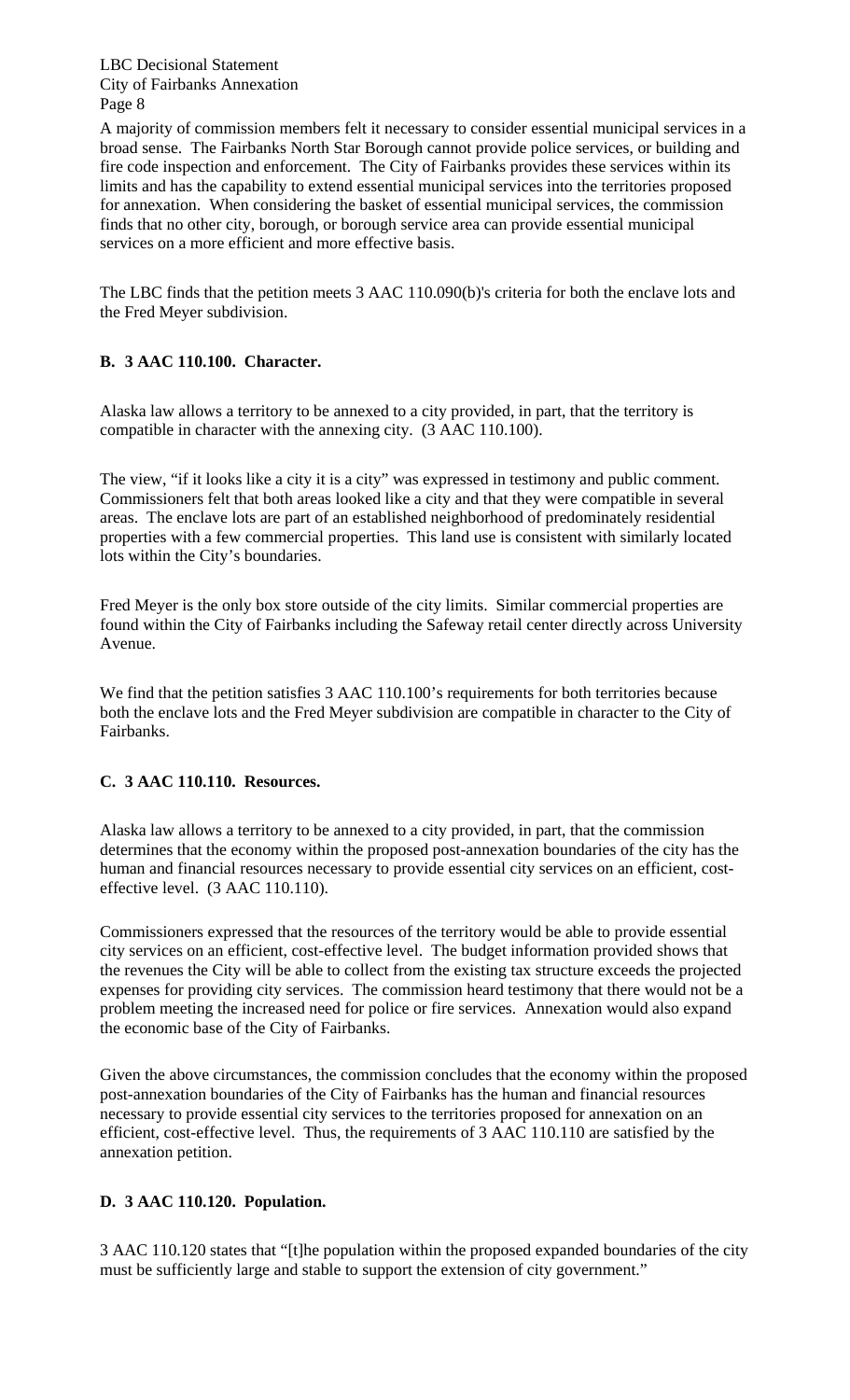The 2007 population estimate for the City of Fairbanks is 31,627 persons. The enclave lots are mainly residential, with a few businesses. The Fred Meyer subdivision is exclusively commercial with no residents. There are approximately 35 residents in the enclave lots, and no known permanent residents of the Fred Meyer subdivision. Fairbanks is Alaska's second most populous community, and is the most populous of Alaska's incorporated cities. The population density of the City of Fairbanks will not be significantly affected by this annexation petition. The commission heard testimony that the City of Fairbanks has the capability of extending police and fire services to the territories proposed for annexation.

Given the small size of the territories proposed for annexation and the stability of the City's population, the LBC concludes that the population within the proposed post-annexation boundaries of the City of Fairbanks is sufficiently large and stable to support the extension of city government. Thus, the standard set out in 3 AAC 110.120 is satisfied.

#### **E. 3 AAC 110.130. Boundaries.**

There are five standards related to boundaries that the commission must consider. We find that the petition has satisfied 3 AAC 110.130's requirements based on the rationale below.

#### **1. 3 AAC 110.130(a)**

3 AAC 110.130(a) states that the proposed expanded boundaries of the city must include the land and water necessary to promote developing essential municipal services in an efficient, costeffective manner.

Both the enclave lots and the Fred Meyer subdivision are developed territories. There has been nothing presented to suggest the proposed expanded boundaries of the City of Fairbanks does not contain all the land and water necessary to provide development of essential municipal services on an efficient, cost-effective level.

The LBC finds that the proposed boundaries of the city include all land and water necessary to develop essential municipal services in an efficient and cost-effective manner. This applies to both territories.

#### **2. 3 AAC 110.130(b)**

3 AAC 110.130(b) states that territory that is noncontiguous to the annexing city, or that would create enclaves in the annexing city, does not include all land and water necessary to develop essential municipal services in an efficient, cost-effective manner (absent a specific and persuasive contrary showing).

The enclave lots and Fred Meyer subdivision are both contiguous to the City of Fairbanks. Annexation of the enclave lots would eliminate an enclave currently within the city. As the enclave lots are contiguous to the annexing city, and because annexing them does not create an enclave, we need not address the land and water issue.

While the Fred Meyer subdivision could arguably create an enclave, the territory is already fully developed and receiving services. The expanded City of Fairbanks would contain all land and water necessary to allow for the development of essential municipal services on an efficient, cost-effective manner.

We find that 3 AAC 110.130(b)'s requirements have been met for both territories.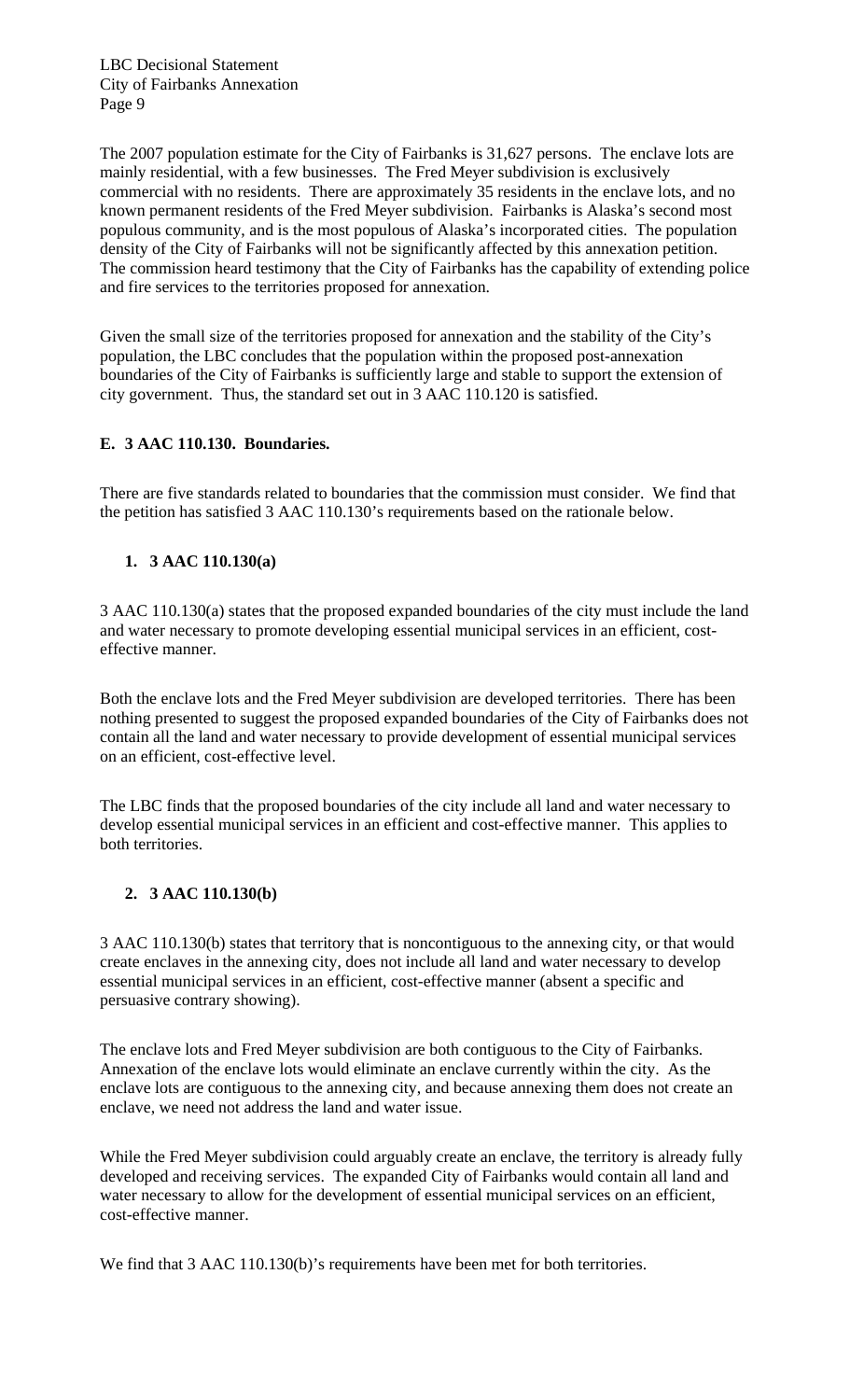#### **3. 3 AAC 110.130(c)(1)**

The expanded boundaries of the City of Fairbanks must be on a scale suitable for city government, and may include only that territory comprising an existing local community, plus reasonably predictable growth, development, and public safety needs during the ten years following the effective date of annexation.

For both the enclave lots and the Fred Meyer subdivision, there is no reasonably anticipated future growth or anticipated public safety needs for the next ten years. As was discussed in 3 AAC 110.100, it is difficult to distinguish among the enclave lots, the Fred Meyer subdivision, and the City of Fairbanks as separate communities. These areas seem to comprise a single community, socially and economically.

For 3 AAC 110.130(c)(1) we find that the proposed expanded boundaries of the city, including both territories, are on a scale suitable for city government and only include an existing local community, plus reasonably predictable growth, development, and public safety needs during the ten years after the effective date of annexation.

#### **4. 3 AAC 110.130(c)(2)**

The proposed expanded boundaries of the City of Fairbanks may not include entire geographical regions or large unpopulated areas, except if those boundaries are justified by the application of standards in 3 AAC 110.090 – 3 AAC 110.135 and are otherwise suitable for city government.

Both the enclave lots and Fred Meyer are small (only comprising 0.05 square miles) and are highly developed territories. They do not contain entire geographical regions or large unpopulated areas. There are approximately 35 residents in the enclave lots. While there are no permanent residents of the Fred Meyer subdivision, thousands of borough and city residents work, shop, bank, and eat in the territory.

For 3 AAC 110.130(c)(2), we find that neither the enclave lots nor the Fred Meyer subdivision includes entire geographical regions or large unpopulated areas.

#### **5. 3 AAC 110.130(d)**

3 AAC 110.130(d) states that "if a petition for annexation to a city describes boundaries overlapping the boundaries of an existing organized borough, the petition for annexation must also address and comply with the standards and procedures for either annexation of the enlarged city to the existing organized borough or detachment of the enlarged city from the existing organized borough. If a petition for annexation to a city describes boundaries overlapping the boundaries of another existing city, the petition for annexation must also address and comply with the standards and procedures for detachment of territory from a city, merger of cities, or consolidation of cities."

This annexation petition does not describe boundaries overlapping the boundaries of an existing organized borough or another existing city. For that reason the petition does not need to address the standards and procedures for annexation of the enlarged city to the existing organized borough, detachment of the enlarged city from the existing organized borough, detachment of territory from an existing city, merger of cities, or consolidation of cities.

We find that the overlapping boundary standard is satisfied for both the enclave lots and the Fred Meyer subdivision.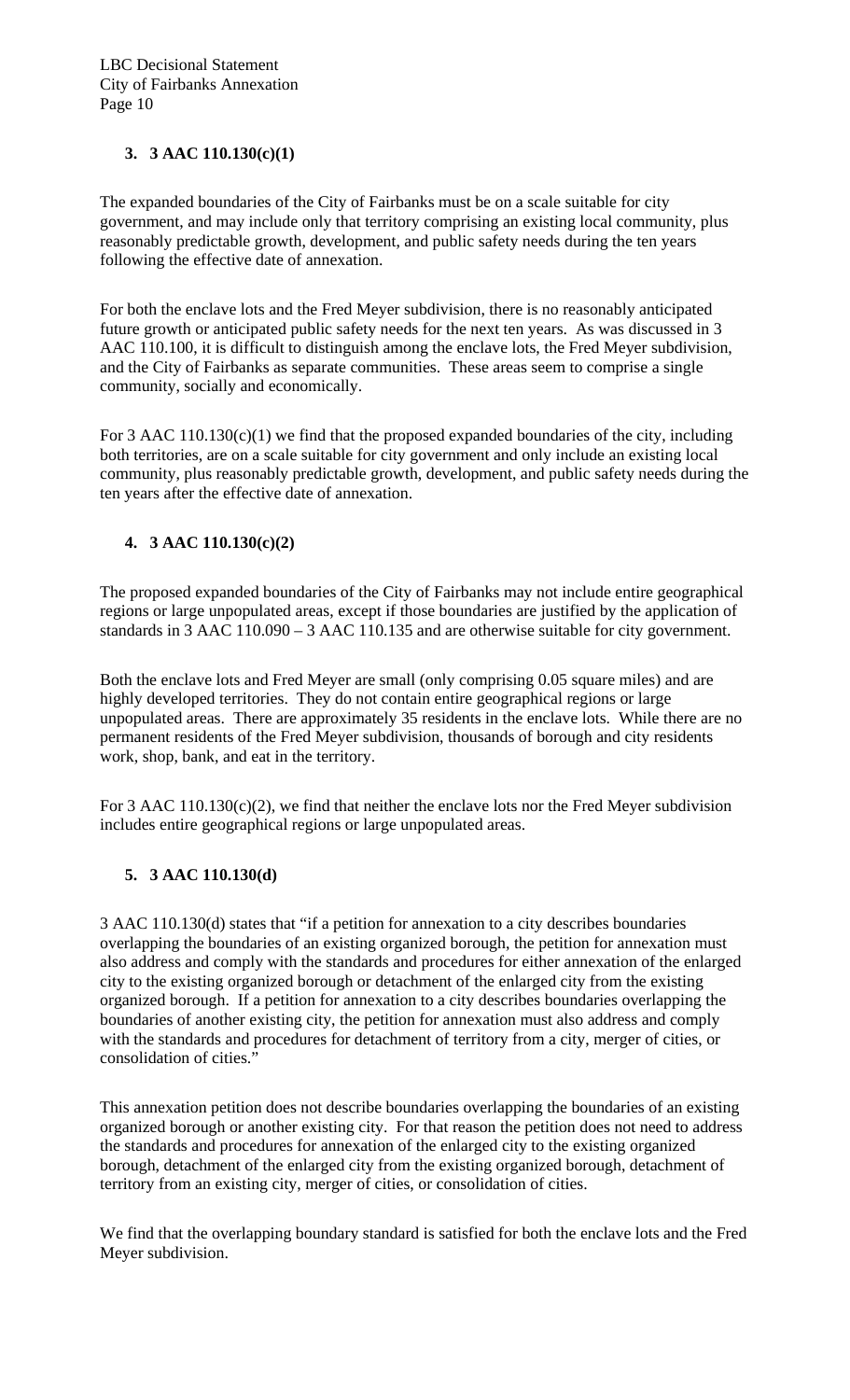#### **F. 3 AAC 110.135. Best Interests of the State.**

Alaska's constitution promotes maximum local government with a minimum of local government units and prevention of duplication of tax levying jurisdictions. (Article X, §1).

The commission finds that the proposed annexation would have no effect upon the number of local government units. It is important to note that the Fairbanks North Star Borough is a second class borough, whereas the City of Fairbanks is a home rule city. Annexation of the enclave lots and Fred Meyer would promote the principles of maximum local self-government because the territories would receive the benefits of belonging to both the City and the Borough. We found in analyzing 3 AAC 110.140(7) that both annexations would meet the constitutional mandate of maximum local self-government and a minimum number of local government units.

Annexation would meet even a broader interpretation of best interests of the state than merely the impact upon the state budget. The commission finds that the proposed annexation of the enclave lots would help improve the boundaries of the City of Fairbanks and extend city police protection to territories which are now served by the Alaska State Troopers, and in the case of the enclave lots, extend fire protection where such protection is not currently provided. Also, building and fire code enforcement and inspection is currently provided by the state. The state would be relieved of the responsibility of providing building and fire code enforcement and inspecting. Even if the buildings were already built, code inspections are in the best interests of the state. The commission believes with better code enforcement comes better safety and better buildings.

While this annexation will probably not reduce the state's budget for the Alaska State Troopers, annexing Fred Meyer and the enclave lots will allow the troopers to provide better service to the other areas they are responsible for.

While it is not required that the commission review the financial impact on the Borough or the UFSA, commissioners expressed opinions on the financial impact this annexation will cause. All revenue losses cause pain to municipalities. It is a normal course of events that service areas will provide services near a city's boundaries. The fact that a service area exists should not impede a city from expanding. The financial impacts to the borough and the UFSA were not significant enough for this annexation to be viewed as not being in the best interests of the state.

We find that the petition satisfies 3 AAC 110.135's requirements for both territories.

#### **G. 3 AAC 110.140. Legislative Review.**

For territory to be annexed under the legislative review method the commission must determine that one of eight circumstances enumerated in 3 AAC 110.140 exists.

We find for the enclave lots that circumstance (1), whether "the territory is wholly or substantially surrounded by the annexing city" is met because the enclave lots are substantially surrounded by the City and the Chena River.

Circumstance (7) exists if the commission determines that "annexation will promote (A) maximum local self-government, as determined under 3 AAC 110.981; and (B) a minimum number of local government units, as determined under 3 AAC 110.982 and in accordance with art. X, sec. 1, Constitution of the State of Alaska."

The commission finds that the residents and property owners of the territories proposed for annexation would benefit from belonging to both the Fairbanks North Star Borough (second class borough) and the City of Fairbanks (home rule city). The commission finds that this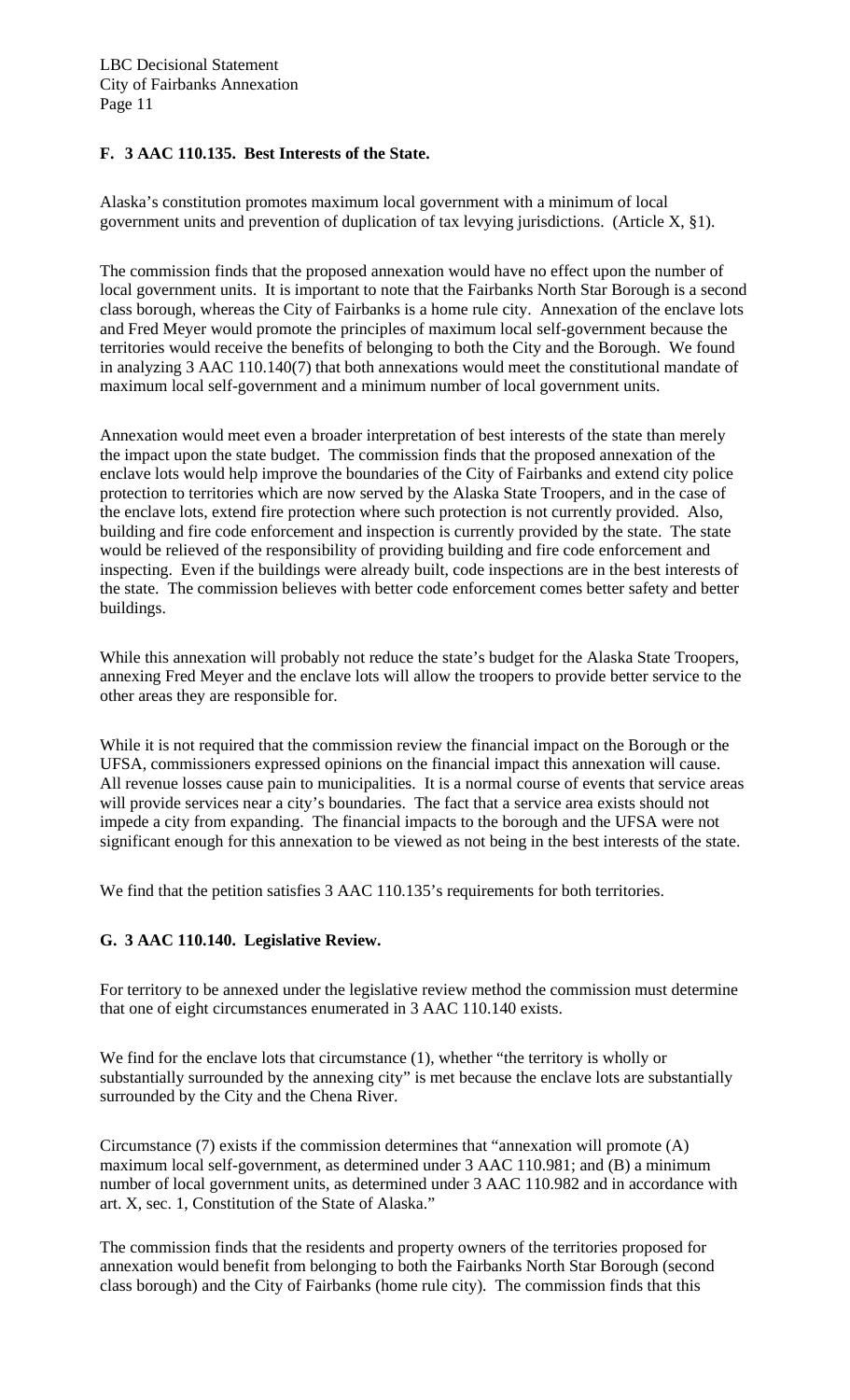annexation will not affect the number of local government units. The commission, based on previous decisions, does not believe this standard is so stringent that it requires that the proposal reduce the number of local government units. Rather it means that no new local government unit will be created unless it is justified. We find that annexing both the enclave lots and the Fred Meyer subdivision promotes maximum local self-government and a minimum number of local government units.

As at least one circumstance has been found to exist for both the enclave lots and the Fred Meyer subdivision, we find that the petition meets 3 AAC 110.140's requirements.

#### **H. 3 AAC 110.900. Transition.**

3 AAC 110.900 concerns whether the transition plan contains all the required information, and that all required actions were undertaken to prepare for a smooth transition. There are six parts to 3 AAC 110.900 that the commission reviewed.

The commission considers the prospective transition of extending essential city services into the territories proposed for annexing to be elementary and uncomplicated. In particular, the commission notes that annexation would not involve the transfer of assets or liabilities from one local government to another. The petition states that the City will provide fire, police, and other essential municipal services to both of the territories proposed for annexation. City officials testified that the City consulted with Borough and UFSA officials concerning the proposed annexation.

The commission finds that 3 AAC 110.900's requirements have been satisfied with respect to the current annexation proposal based on the rationale below.

#### **1. 3 AAC 110.900(a)**

3 AAC 110.900(a) requires the petition to include a practical plan demonstrating the capacity of the annexing city to extend essential city services into the territories proposed for annexation in the shortest practical time after the effective date of the proposed annexation. The City of Fairbanks included the required transition plan as Exhibit E of its petition. The City of Fairbanks stated in its transition plan that it was ready to extend municipal services to the territories immediately after the effective date of the proposed annexation.

We find that the petition has met 3 AAC 110.900(a)'s requirements.

#### **2. 3 AAC 110.900(b)**

3 AAC 110.900(b) requires that the petition include a practical plan for the assumption of all relevant and appropriate powers, duties, rights, and functions presently exercised by an existing borough, city, unorganized borough service area, or other appropriate entity located within the boundaries proposed for change.

The plan must be prepared in consultation with borough officials.The City stated that it is prepared to assume all relevant and appropriate powers, duties, rights, and functions to expand essential city services to the Fred Meyer subdivision and the enclave lots promptly upon the annexations' effective date.

We find that the petition has met 3 AAC 110.900(b)'s requirements.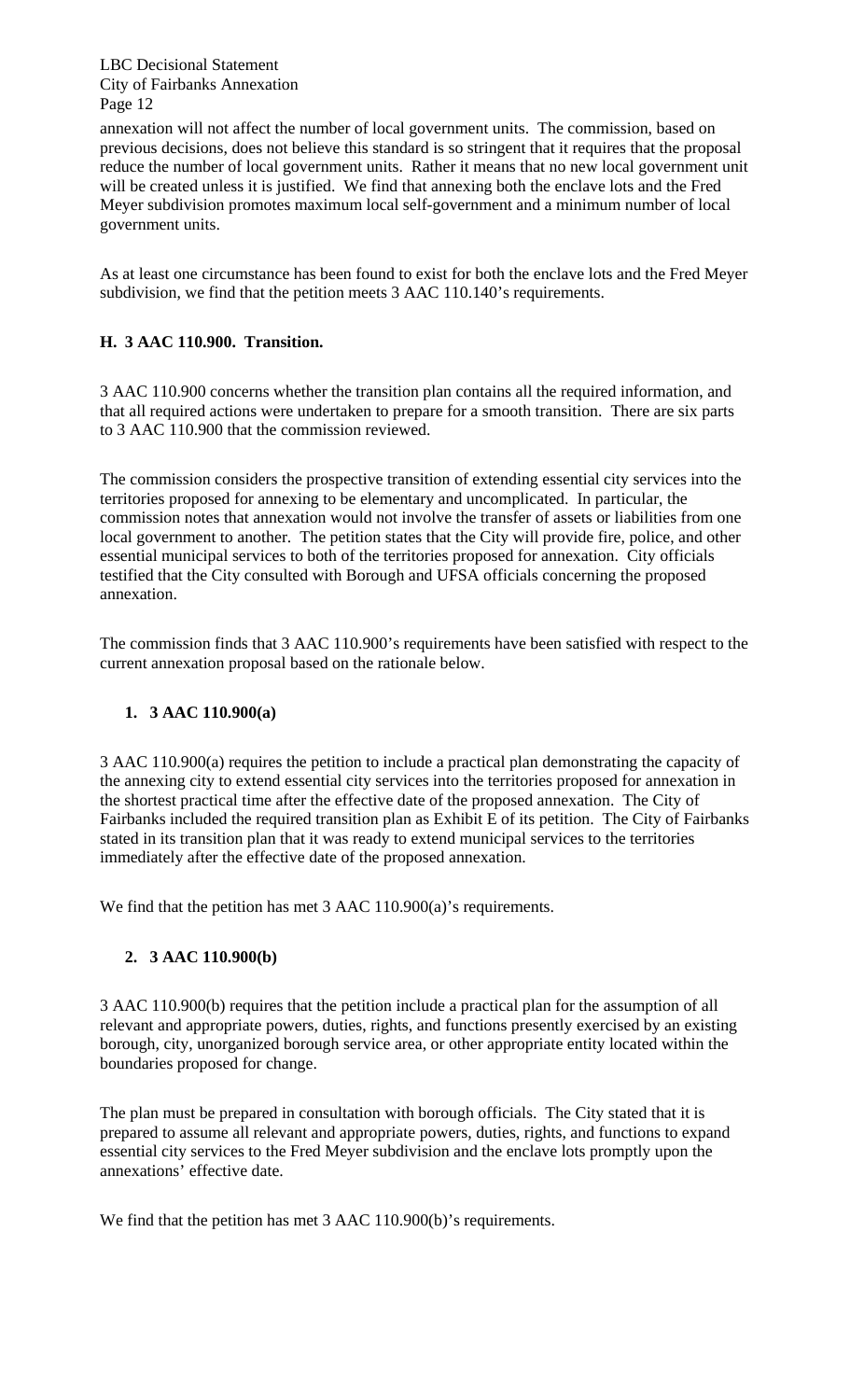#### **3. 3 AAC 110.900(c)**

3 AAC 110.900(c) requires that the petition must include a practical plan for the transfer and integration of all relevant and appropriate assets and liabilities of an existing borough, city, unorganized borough service area, and other entity located within the boundaries proposed for annexation. Here, a plan to transfer assets and liabilities is a moot subject because there are no assets or liabilities that would be affected by the annexations.

#### **4. 3 AAC 110.900(d)**

3 AAC 110.900(d) allows the LBC to condition approval upon executing an agreement for assuming powers, duties, rights, and functions, and for the transfer and integration of assets and liabilities.

The commissioners discussed whether it was necessary to require that the City and Borough execute an agreement prescribed or approved by the commission for the City to assume the powers, duties, rights, and functions, and for the transfer and integration of assets and liabilities from the Borough. Commissioner Harrington expressed concern that annexation of the Fred Meyer subdivision would increase response time for fire and EMS services to employees and patrons of the commercial business located there. A majority of the commission felt that it was not necessary to require such an agreement, but wished the City and Borough would continue dialogue regarding the financial impact to the Borough and the UFSA.

3 AAC 110.900(d) is optional, and the commission did not act upon it.

#### **5. 3 AAC 110.900(e)**

The transition plan did state the names and titles of all officials consulted by the petitioner as required by 3 AAC 110.900(e). While the petition did not state the dates and subjects of these meetings, all required entities were aware of the petition. There is no question from testimony given by the Borough and the City at the November 9, 2009, public hearing that consultation occurred.

The commission finds that the spirit of 3 AAC 110.900(e) has been met.

#### **6. 3 AAC 110.900(f)**

If a petitioner has requested consultation, and borough officials have declined to consult or were unavailable during reasonable times, the petitioner may ask the LBC to waive that requirement. As no such request was received, no such waiver was granted.

#### **I. 3 AAC 110.910. Statement of Nondiscrimination**

As provided by 3 AAC 110.910, an annexation proposal may not be approved by the commission if the effect of the annexation would deny any person the enjoyment of any civil or political right, including voting rights, because of race, color, creed, sex, or national origin.

We find no evidence that the effect of the proposed change denies any person the enjoyment of any civil or political right, including voting rights, because of race, color, creed, sex, or national origin.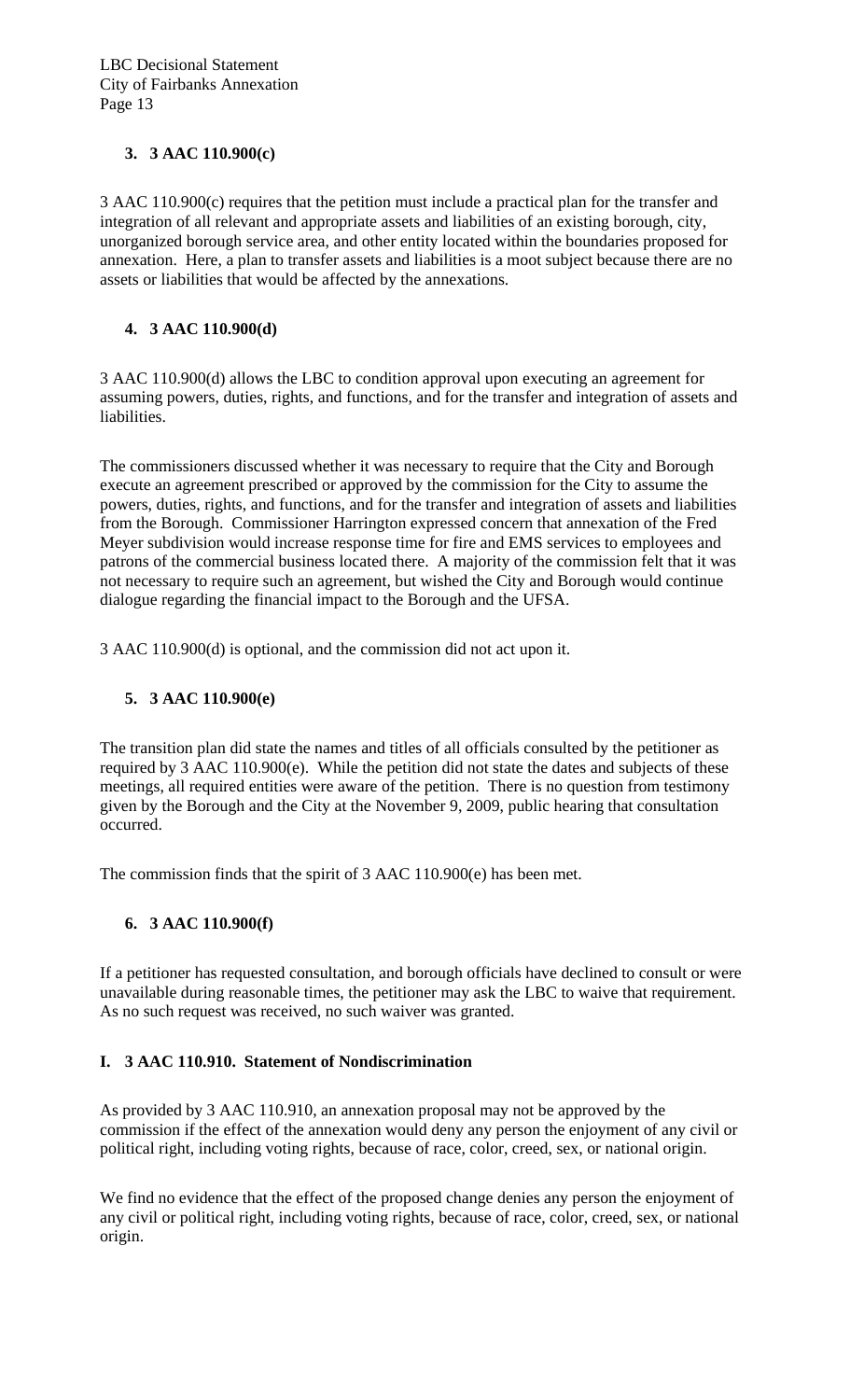#### **J. 3 AAC 110.920. Determination of Community.**

3 AAC 110.920 applies to determining whether a settlement comprises a community. Given the City's size, and that the commission sees the two territories as part of the City of Fairbanks' social and economic community, the LBC determines that this regulation was not relevant to this petition.

#### **K. 3 AAC 110.970. Determination of Essential Municipal Services.**

Essential municipal services were discussed under 3 AAC 110.090. The commission sees fire and EMS services, police services, fire and building code enforcement and inspection, and dispatch as being essential municipal services deserving highest consideration. It is important to note that the Fairbanks North Star Borough, as a second class borough, does not have its own police force. Also, it does not provide building and fire code enforcement and inspection. The state is currently responsible for providing those services. The City of Fairbanks has demonstrated its ability to provide and extend these services to the territories proposed for annexation. We find that the petition has met 3 AAC 110.970's requirements.

#### **L. 3 AAC 110.981. Determination of Maximum Local Self-Government.**

This standard has been discussed in consideration of best interests of the state and whether this annexation is appropriately sought under legislative review. The commission finds that the residents and property owners of the territories proposed for annexation would benefit from belonging to both the Fairbanks North Star Borough (second class borough) and the City of Fairbanks (home rule city) because the territories will continue to receive areawide services which only the Borough can provide. The territories would also receive additional essential municipal services which the City can provide but the Borough and the UFSA cannot, such as police enforcement, and building and fire code enforcement and inspection.

We find that annexing the enclave lots and the Fred Meyer subdivision would extend local government needs (police enforcement, building and fire code inspections and enforcement) which cannot be met by the borough on an areawide or nonareawide basis, by annexation to another existing city, or through an existing borough service area. We find that the petition has met 3 AAC 110.981's requirements.

#### **M. 3 AAC 110.982. Minimum Number of Local Government Units.**

This standard has been discussed in consideration of best interests of the state and whether this annexation is appropriately sought under legislative review. The commission finds that this annexation will not affect the number of local government units. The commission, based on previous decisions, does not believe this standard is so stringent that it requires that the proposal reduce the number of local government units. Rather it means no new local government unit will be created unless it is justified.

We find that enlargement of the city's boundaries is more appropriate than promoting the incorporation of a new city or the creation of a new borough service area. We find that the petition has met 3 AAC 110.982's requirements.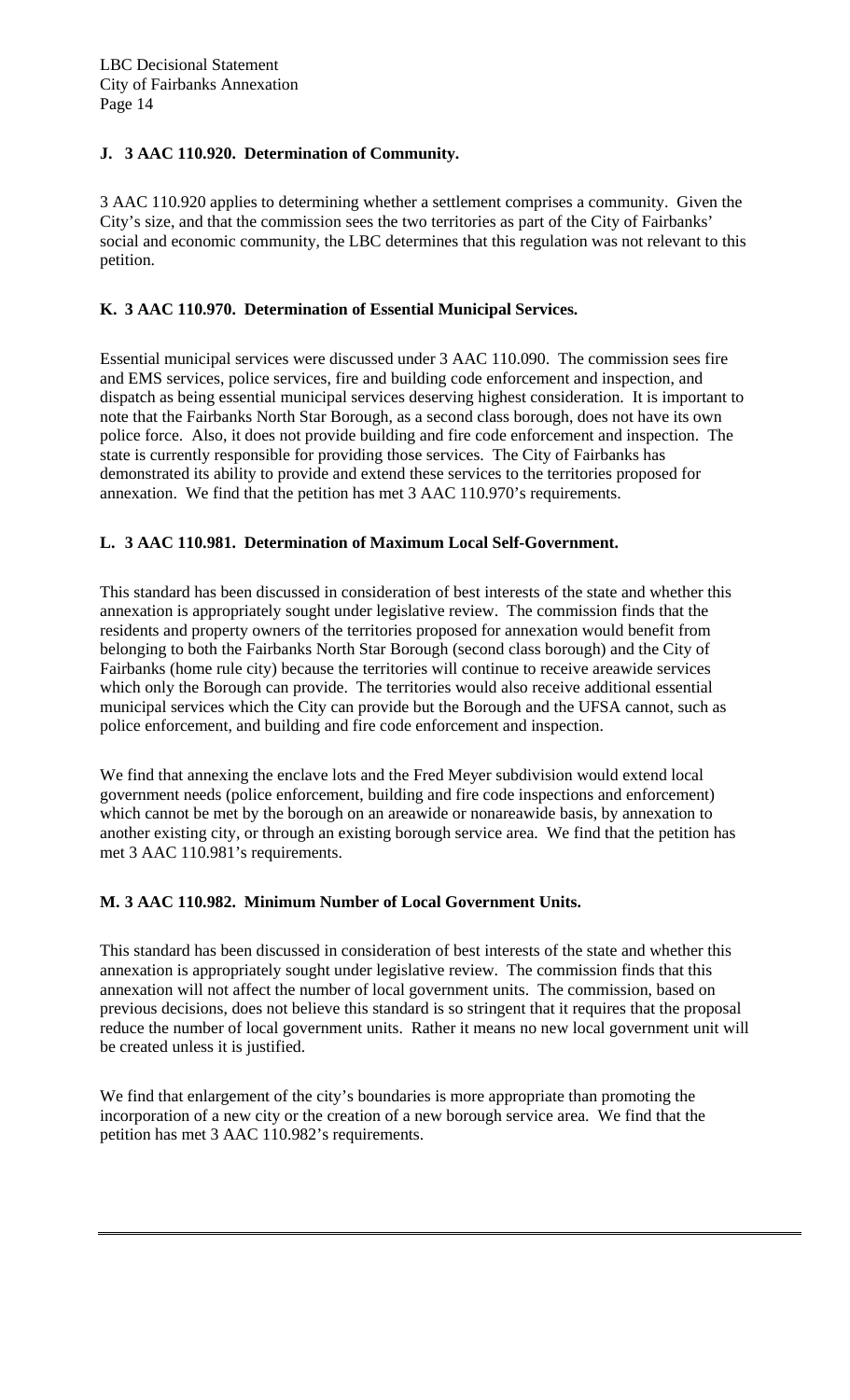#### **SECTION IV ORDER OF THE COMMISSION**

The commission concludes that all of the relevant standards and requirements for annexation of both territories (the enclave lots and Fred Meyer) are satisfied by the City of Fairbanks' petition. Therefore, the Commission approves the December 10, 2008, petition of the City of Fairbanks for the annexation of approximately 0.05 square miles.

The LBC in the past has held the view that multiple piecemeal annexations do not necessarily serve optimum public policy. The current commission supports this view. Notwithstanding, the commission reaffirms its conclusion that both territories, while small in nature, do meet all relevant standards and requirements.

Approval of the proposed annexation by the Local Boundary Commission will result in boundaries for the City of Fairbanks described as follows:

#### **CITY OF FAIRBANKS CORPORATE BOUNDARIES**

Commencing at the south 1/4 corner of Section 36, T1N, R1W, F.B. & M. which is located on the Fairbanks Base Line, being the true point of beginning of this description; thence west along the Fairbanks Base Line to the northwesterly corner of Section 3, T1S, R1W, F.B. & M.; thence in a southerly direction along the section line common to Sections 3 and 4, T1S, R1W, F.B. & M., to an intersection with the thread of the Noyes Slough; thence downstream along the thread of the Noyes Slough to the easterly 1/16 line of Section 4, T1S, R1W, F.B. & M.; thence in a northerly direction along said easterly 1/16 line to the southerly boundary of Johnston Subdivision, filed in the Fairbanks Recorder's Office October 4, 1954, as Instrument No. 151.674; thence in northerly, northeasterly and northerly directions, respectively, along the easterly boundary of Johnston Subdivision filed in the Fairbanks Recorder's Office on October 4, 1954, as Instrument No. 151.674, to the southernmost right of way limit of College Road, State of Alaska Project S-SG-0644(5); thence in a northwesterly direction along the southernmost right of way limit of College Road, State of Alaska Project S-SG-0644(5), to the Fairbanks Base Line; thence west along said Base Line to the thread of Noyes Slough; thence downstream along the thread of Noyes Slough to the northerly extension of the lot line common to Lots 1 and 11 of the Fairbanks Industrial Park Subdivision filed in the Fairbanks Recorder's Office on October 15, 1976, as Instrument No. 76-165; thence in a southerly direction along the westerly boundaries of Lots 1 through 6 and 9 and the southerly extension of said line to the southernmost right of way limit of Hanson Road, shown on the plat of Fairbanks Industrial Park Subdivision filed in the Fairbanks Recorder's Office on October 15, 1976, as Instrument No. 76-165; thence in a westerly direction along the southernmost right of way limit of Hanson Road to the northwesterly corner of Lot 21, Fairbanks Industrial Park Subdivision filed in the Fairbanks Recorder's Office on October 15, 1976, as Instrument No. 76-165; thence in a southerly direction along the westerly boundary of said Lot 21 to the southwesterly corner of Lot 21, Fairbanks Industrial Park Subdivision filed in the Fairbanks Recorders Office, on October 15, 1976, as Instrument No. 76- 165; thence easterly and northeasterly along the southerly boundaries of Lots 21, 20 and 24 to the southeasterly corner of Lot 24, Fairbanks Industrial Park Subdivision filed in the Fairbanks Recorder's Office on October 15, 1976, as Instrument No. 76-165; thence easterly, normal to the section line, to said section line common to Sections 5 and 4, T1S, R1W, F.B. & M.; thence in a southerly direction along said section line common to Sections 4, 5, 8 and 9, T1S, R1W, F.B. & M. to an intersection with the easterly extension of the southernmost right of way limit of Phillips field Road as shown on the plat of Doyon Estates subdivision, filed in the Fairbanks Recorders Office on October 16, 1997 as Instrument No. 97-100 ; thence in a westerly direction along said easterly extension of the southernmost right of way limit of Phillips Field Road to an intersection with the westernmost right of way limit of Mouton Street as shown on the plat of Doyon Estates subdivision, filed in the Fairbanks Recorders Office on October 16, 1997 as Instrument No. 97-100 ; Thence southeasterly and southwesterly along said westernmost right of way limit of Mouton Street to the northern most boundary of Government Lot 10, Section 8, T1S, R1W, F.B.& M.; thence in a westerly direction along the northerly boundary of Government Lot 10, Section 8, T1S, R1W, F.B.& M. extended to intersect with the thread of the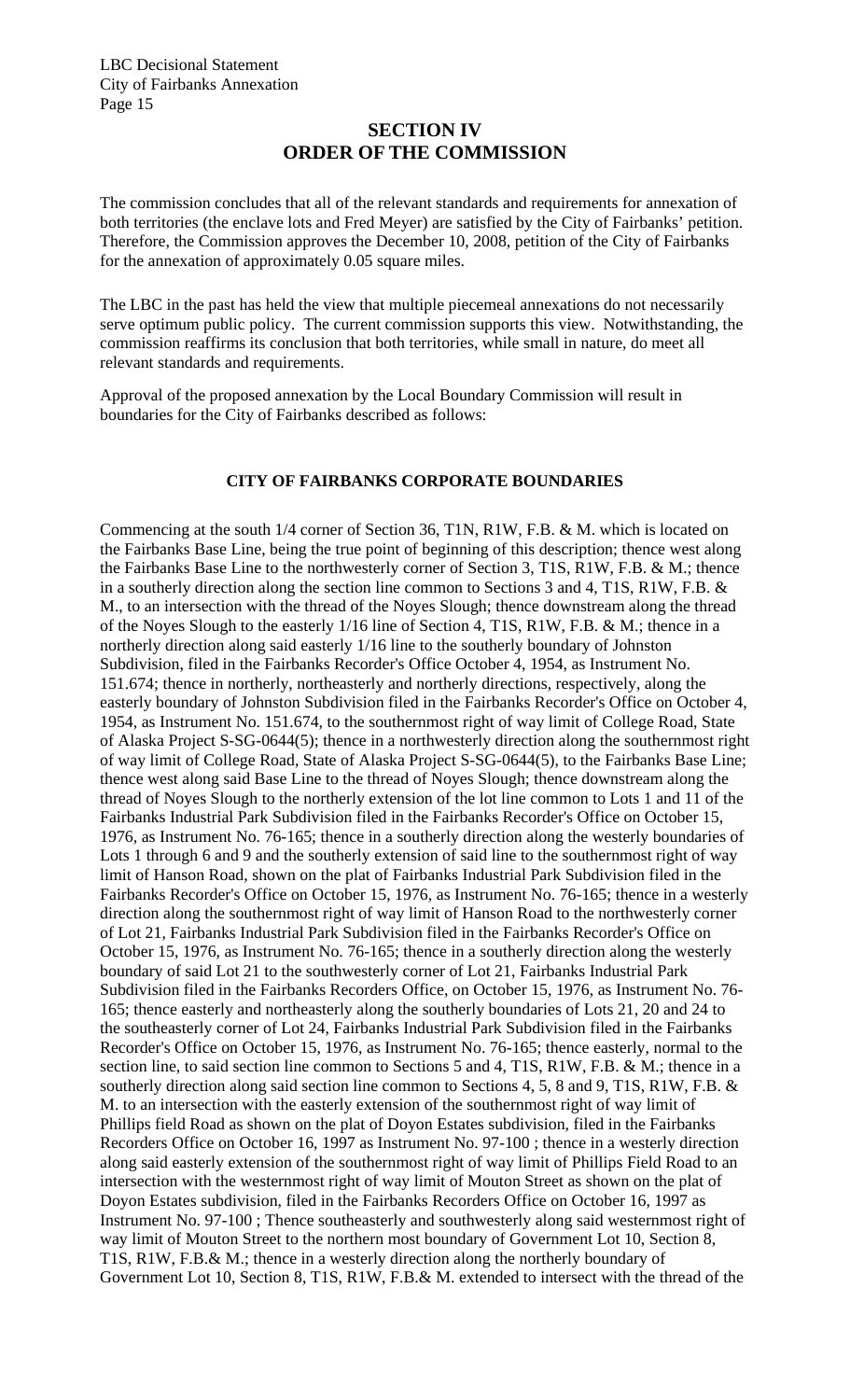Chena River; thence downstream along the thread of the Chena River to the section line common to Sections 7 and 8, T1S, R1W, F.B. & M.; thence in a southerly direction along said section line to the easterly extension of the northerly boundary of Fred Meyer Subdivision as filed in the Fairbanks Recorder's Office as Plat No. 91-55; thence westerly, southerly and easterly along the boundary of said Fred Meyer Subdivision to the northwesternmost corner of Lot 2, Block 1, Fairwest Subdivision West Addition filed in the Fairbanks Recorder's Office January 24, 1964, as Instrument No. 64-486; thence in a southerly direction along the westerly lot line of said Lot 2, Block 1, to the northernmost right of way limit of Mitchell Avenue as shown on said plat of Fairwest Subdivision West Addition; thence in an easterly direction along the northernmost right of way limit of Mitchell Avenue as shown on said plat of Fairwest Subdivision West Addition extended to the section line common to Sections 17 and 18, T1S, R1W, F.B. & M.; thence in a southerly direction along the section line common to Sections 17 and 18, T1S, R1W, F.B. & M. to the northernmost 1/16 corner common to Sections 17 and 18, T1S, R1W, F.B. & M.; thence in an easterly direction along the northernmost east-west 1/16 line to the northerly 1/16 corner on the centerline (north-south) of Section 17, T1S, R1W, F.B. & M.; thence in a southerly direction along the centerline (north-south) of Section 17, T1S, R1W, F.B. & M. to the center 1/4 corner of Section 17, T1S, R1W, F.B. M; thence in a easterly direction along the centerline (east-west) of Section 17, T1S, R1W, F.B. & M. to an intersection with the westernmost right of way limit of Peger Road, State of Alaska Project S-0665(2); thence in a southerly direction along the westernmost right of way limit of Peger Road, State of Alaska Project S-0665(2), to a point on the extended southernmost right of way limit of Van Horn Road, State of Alaska Project S-0665(2), thence in an easterly direction along the southernmost right of way limit of Van Horn Road, State of Alaska Project S-0665(2), to the easternmost limit of Schacht Street as shown on the plat of Metro Industrial Airpark subdivision filed in the Fairbanks Recorders Office on December 12, 1969, as instrument No. 69-12194; thence in a southerly direction along the easternmost limit of said Schacht Street to the southwest corner of Lot 1-A as shown on the replat of Lot 1, Block 7, Metro Industrial Air Park filed in the Fairbanks Recorders Office on June 18, 1985, as Instrument No. 85-96; thence in a easterly direction along the southerly boundary of said Lot 1-A to the southeasterly corner of said Lot 1-A at the westerly boundary of the Subdivision of the Arvo A. Joki Property in the SE 1/4 of Section 21, T.1S. R.1 W. F.M., filed in the Fairbanks Recorder's Office on May 31, 1973, as instrument No. 73-34; thence in southerly easterly and northerly directions around the perimeter of the Avro A. Joki Property encompassing Tract A and Tract B to the southernmost right of way limit of Van Horn Road, State of Alaska Project S-0665(2); thence in an easterly direction along the southernmost right of way limit of Van Horn Road, State of Alaska Project S-0665(2) to the easternmost limit of South Lathrop Street, a 66 foot section line easement centered on the section line common to Sections 21 and 22, T1S, R1W, F.B. & M.; thence in a southerly direction along the easternmost limit of South Lathrop Street, a 66 foot section line easement centered on the section line common to Sections 21 and 22, T1S, R1W, F.B. & M. to the northwesterly corner of Lot 1, as shown on the Amended Plat of D-5 Subdivision filed in the Fairbanks Recorder's Office on September 19, 1980, as Instrument No. 80-160; thence in an easterly direction along the northerly boundary of Lot 1, as shown on the Amended Plat of D-5 Subdivision filed in the Fairbanks Recorder's Office on September 19, 1980, as Instrument No. 80-160; thence in a southerly direction along the easterly boundary of Lot 1, as shown on the Amended Plat of D-5 Subdivision filed in the Fairbanks Recorder's Office on September 19, 1980, as Instrument No. 80-160 common to the westerly boundary of Lot 6, Block 1, King Industrial Park Subdivision filed in the Fairbanks Recorder's Office on July 22, 1981, as Instrument No. 81-114 to the southwesterly corner of Lot 6, Block 1, King Industrial Park Subdivision filed in the Fairbanks Recorder's Office on July 22, 1981, as Instrument No. 81-114; thence in an easterly direction along the southerly boundary of Lot 6, Block 1, King Industrial Park Subdivision filed in the Fairbanks Recorder's Office on July 22, 1981, as Instrument No. 81-114 to the westernmost right of way limit of Royal Road, as shown on the plat of King Industrial Park Subdivision filed in the Fairbanks Recorder's Office on July 22, 1981, as Instrument No. 81-114; thence in a northerly direction along the westernmost right of way limit of Royal Road, as shown on the plat of King Industrial Park Subdivision filed in the Fairbanks Recorder's Office on July 22, 1981, as Instrument No. 81-114 to the northeasterly corner of Lot 7, Block 1, King Industrial Park Subdivision filed in the Fairbanks Recorder's Office on July 22, 1981, as Instrument No. 81-114; thence in an easterly direction along the westerly extension of and continuing along the southerly boundary of Lot 2, Block 2, King Industrial Park Subdivision filed in the Fairbanks Recorder's Office on July 22, 1981, as Instrument No. 81-114 to the southeasterly corner of Lot 2, Block 2, King Industrial Park Subdivision filed in the Fairbanks Recorder's Office on July 22, 1981, as Instrument No. 81-114;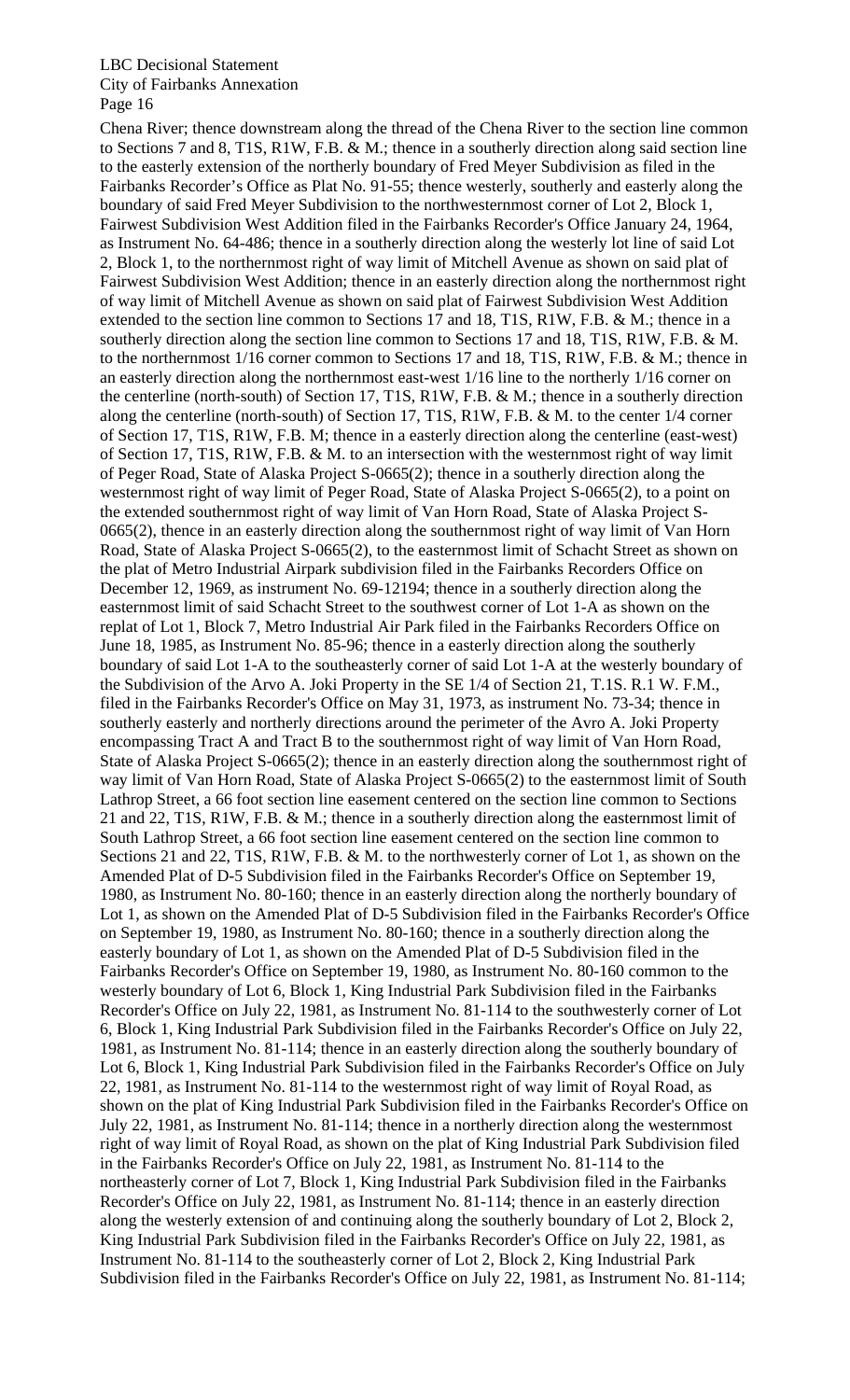thence northerly along the easterly boundary of Lots 1 and 2, Block 2, King Industrial Park Subdivision filed in the Fairbanks Recorder's Office on July 22, 1981, as Instrument No. 81-114 to the southernmost right of way limit of Van Horn Road, State of Alaska Project S-0665(2); thence in an easterly direction along the southernmost right of way limit of Van Horn Road, State of Alaska Project S-0665(2), to an intersection with the westernmost right of way limit of South Cushman Street; thence in a southerly direction along the westernmost right of way limit of South Cushman Street as shown on the plat of Tennessee Miller Industrial Park recorded in the Fairbanks District Recorders Office on March 14, 1986 as instrument number 86-35; thence continuing along the southerly extension of said westernmost right of way limit of South Cushman Street to the section line common to Sections 22 and 27, T1S, R1W, F. B. & M; thence in an easterly direction along the section line common to Sections 22, 27, 23 and 26, to the  $\frac{1}{4}$ common to Sections 23 and 26, T1S, R1W, F.B. & M.; thence in a northerly direction along the north-south centerline of Section 23, to the northernmost 1/16 corner on said north-south centerline of Section 23, T1S, R1W, F.B. & M.; thence in an easterly direction along the northernmost eastwest 1/16 line of said Section 23 to the northernmost 1/16 corner common to Sections 23 and 24, T1S, R1W, F.B. & M.; thence in a southerly direction along the section line common to Sections 23 and 24 to the southerly limit of Parcel B of Exhibit A to the Special Warranty Deed recorded in the Fairbanks Recorder's Office on February 27, 1985, in Book 414, Pages 331 through 337, as Instrument Number 85-4616; thence North 8959'52" East along the southerly boundary of said Parcel B a distance of 330.14 feet; thence North 002'05" West a distance of 330.22 feet to a point on the southerly boundary of said Parcel B; thence North 8959'59" East a distance of 690.39 feet to a point on the southerly boundary of said Parcel B; thence South 000'01" East a distance of 660.40 feet to a point on the southerly limit of said Parcel B; thence North 8959'46" East a distance of 300.44 feet to the southeasternmost corner of said Parcel B which lies on the westerly 1/16 line of Section 24, T1S, R1W, F.B. M; thence in a southerly direction along the westerly 1/16 line of Sections 24 and 25, T1S, R1W, F.B. & M., to the meander of the north bank of the Tanana River; thence in northeasterly and southeasterly directions along the meanders of the north bank of the Tanana River to an intersection with the section line common to Sections 32 and 33, T1S, R1E, F.B. & M.; thence in a northerly direction along the section line common to Sections 33, 28, 29 and 32, T1S, R1E, F.B. & M., to the section corner common to Sections 21, 28, 29 and 20, T1S, R1E, F.B. & M.; thence in an easterly direction along the section line common to Sections 28 and 21, T1S, R1E, F.B. & M., to the westerly 1/16 corner common to Sections 28 and 21, T1S, R1E, F.B. & M.; thence in a northerly direction along the westerly 1/16 line of Section 21, T1S, R1E, F.B. & M., to the southernmost right of way limit of the Old Richardson Highway, FAP 62-4; thence in a northwesterly direction along the southernmost right of way limit of the Old Richardson Highway, FAP 62-4, extended to the westernmost right of way limit of Badger Road, State of Alaska Project S-0620(2); thence in a northerly direction along the westernmost right of way limit of Badger Road State of Alaska Project S-0620(2) to an intersection with the westerly 1/16 line of Section 21, T1S, R1E, F.B. & M.; thence in a northerly direction along the westerly 1/16 line of Section 21, T1S, R1E, F.B. & M., to the westerly 1/16 corner common to Sections 21 and 16, T1S, R1E, F.B. & M.; thence in an easterly direction along the section line common to Sections 21 and 16, T1S, R1E, F.B. & M. to the centerline of Badger Road State of Alaska Project RS-0622(6); thence in a northerly direction along the centerline of Badger Road State of Alaska Project No. RS-0622(6) to the centerline of Holms Road State of Alaska Project RS-0622(1) /63872; thence in a southeasterly direction along the centerline of Holms Road to a point of tangent at centerline station 24+59.63; thence South 02°32' 10" West (basis of bearing for this call is Holms Road State of Alaska Project RS-0622(1) /63872) to the section line common to Sections 21 and 16, T1S, R1E, F.B. & M; thence in an easterly direction along said section line to the section corner common to Sections 22, 21, 16 and 15, T1S, R1E, F.B. & M.; thence in a northerly direction along the section line common to Sections 15 and 16, T1S, R1E, F.B. & M., to the section corner common to Sections 10, 15, 16 and 9, T1S, R1E, F.B. & M.; thence in a westerly direction along the section line common to Sections 9 and 16, T1S, R1E, F.B. & M., to the 1/4 corner common to Sections 9 and 16, T1S, R1E, F.B. & M.; thence in a northerly direction along the centerline (north-south) of Section 9, T1S, R1E, F.B. & M., to the 1/4 corner common to Sections 9 and 4, T1S, R1E, F.B. & M.; thence in an easterly direction along the section line common to Sections 9, 4, 3 and 10, T1S, R1E, F.B. & M., to the westerly 1/16 corner common to Sections 10 and 3, T1S, R1E, F.B. & M.; thence in a northerly direction along the westerly 1/16 line to the mid 1/16 corner located in the SW 1/4 of Section 3, T1S, R1E, F.B. & M.; thence in an easterly direction along the southerly 1/16 line to the southerly 1/16 corner on the centerline (north-south) of Section 3, T1S, R1E, F.B. & M.; thence in a northerly direction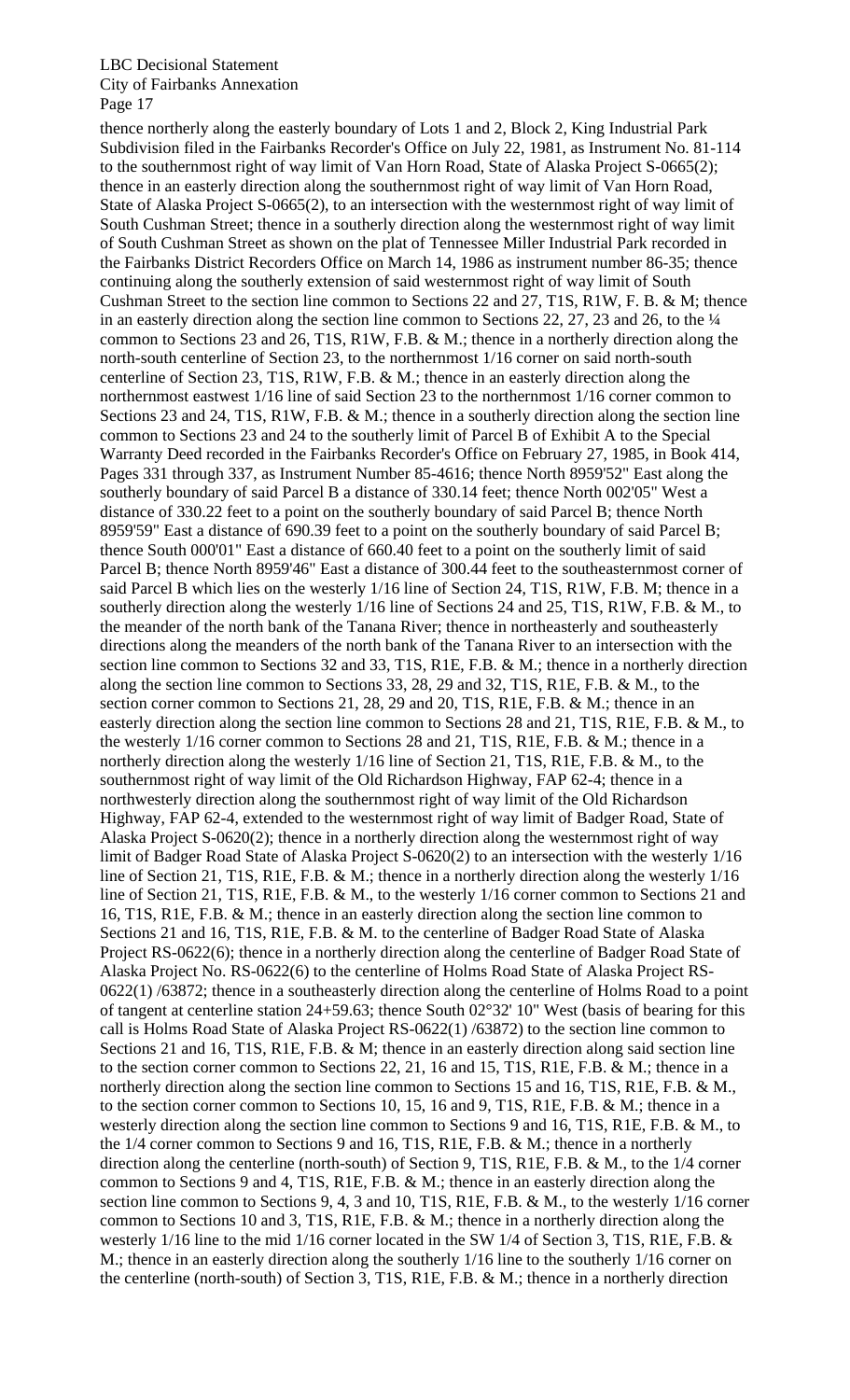along the centerline (north-south) of Section 3, T1S, R1E, F.B. & M., to the 1/4 corner of Section 3, T1S, R1E, F.B. & M., located on the Fairbanks Base Line; thence east along the Fairbanks Base Line to the southerly 1/4 corner of Section 34, T1N, R1E, F.B. & M.; thence in a northerly direction along the centerline (north-south) of Section 34, T1N, R1E, F.B. & M., to the 1/4 corner common to Sections 34 and 27, T1N, R1E, F.B. & M.; thence in a westerly direction along the section line common to Sections 27, 34, 33 and 28, T1N, R1E, F.B. & M., to the section corner common to Sections 29, 28, 33 and 32, T1N, R1E, F.B. & M.; thence in a southerly direction along the section line common to Sections 32 and 33, T1N, R1E, F.B. & M., to the 1/4 corner common to Sections 32 and 33, T1N, R1E, F.B. & M.; thence in a westerly direction along the centerlines (east-west) of Sections 32 and 31, T1N, R1E, F.B. & M., to the 1/4 corner of Section 31, T1N, R1E, F.B. & M., located on the Fairbanks Meridian; thence north along the Fairbanks Meridian to the northernmost 1/16 corner of Section 36, T1N, R1W, F.B. & M., thence in a westerly direction along the northerly 1/16 line of Section 36, T1N, R1W, F.B. & M., to the mid 1/16 corner located in the NE 1/4 of Section 36, T1N, R1W, F.B. & M.; thence in a southerly direction along the easterly 1/16 line to the easterly 1/16 corner on the centerline (east-west) of Section 36, T1N, R1W, F.B. & M.; thence in a westerly direction to the interior 1/4 corner of Section 36, T1N, R1W, F.B. & M.; thence in a southerly direction along the centerline (north-south) of Section 36, T1N, R1W, F.B. & M., to the 1/4 corner common to Section 36, T1N, R1W, F.B. & M., and located on the Fairbanks Base Line, the true point of beginning of this description. This description encompasses an area of 33.85 square miles.

Approved in writing this 2nd day of December, 2009.

#### **LOCAL BOUNDARY COMMISSION**

 $By:$   $\frac{L}{x}$   $\frac{L}{x}$  **Lynn Chrystal, Chair** 

**Attest:** 

| Bv: | R. Brent William      |  |  |
|-----|-----------------------|--|--|
|     | Brent Williams, Staff |  |  |

#### **RECONSIDERATION BY THE COMMISSION**

Per 3 AAC 110.580(a) "within 18 days after a written statement of decision is mailed under 3 AAC 110.570(f), a person may file an original and five copies of a request for reconsideration of all or part of the decision, describing in detail the facts and analyses that support the request for reconsideration."

Per 3 AAC 110.580(e) "the commission will grant a request for reconsideration or, on its own motion, order reconsideration of a decision only if the commission determines that

- (1) a substantial procedural error occurred in the original proceeding;
- (2) the original vote was based on fraud or misrepresentation;
- (3) the commission failed to address a material issue of fact or a controlling principle of law; or
- (4) new evidence not available at the time of the hearing relating to a matter of significant public policy has become known."